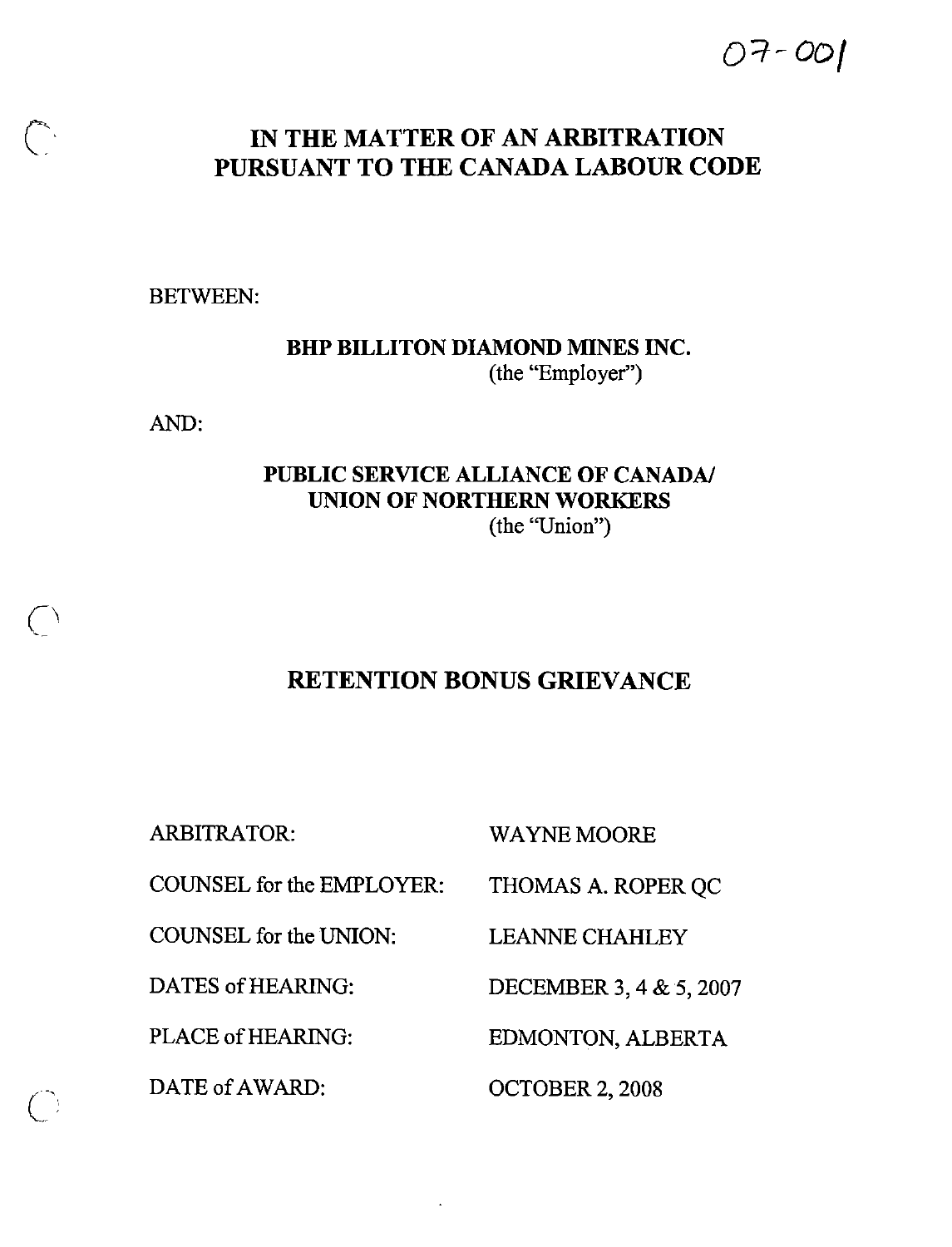#### Introduction

As part of the first collective agreement with respect to the Employer's Bkati Mine operation, concluded after lengthy negotiations and an almost eleven week strike, the parties agreed upon a retention bonus incentive scheme. The parties now disagree over how the bonus, which was payable in early 2007, ought to be calculated. The language central to the dispute describes the bonus amount as a percentage, either 4% or 8% depending on certain circumstances, of "the employee's regular base salary (not including things like unscheduled overtime, allowances, or premiums) for 2006" (Letter of Agreement – Discretionary Incentive Programs (the "LOA") B (b) (i) & (ii)).

The Union asserts that it means that an employee who meets the eligibility requirement of the LOA is entitled to the appropriate percentage of their salary as set out in Appendix "A" of the Collective Agreement regardless of how much they actually worked in 2006. For its part the Employer says that "regular base salary" means the amount of salary employees actually earned in 2006 less those items specifically excluded.

Both parties assert that their interpretation is clear on the plain and ordinary meaning of the words in the context in which they appear and of the Collective Agreement as a whole. In the alternative, the Employer submits that if the language is ambiguous then a consideration of the extrinsic evidence of collective bargaining will make its position even clearer. The Union says that the extrinsic evidence will be of no assistance. Finally, and in the further alternative, the Employer submits that if I accept the Union's interpretation then based upon the events at bargaining the Union should be estopped from relying on its contractual rights.

#### LOA

The relevant portion of the LOA is as follows:

B. Retention Bonus Program

The Employer will implement a retention bonus program to reward EKATI employees in the bargaining unit for remaining with EKATI for the balance of 2006.

 $\sim$   $\,$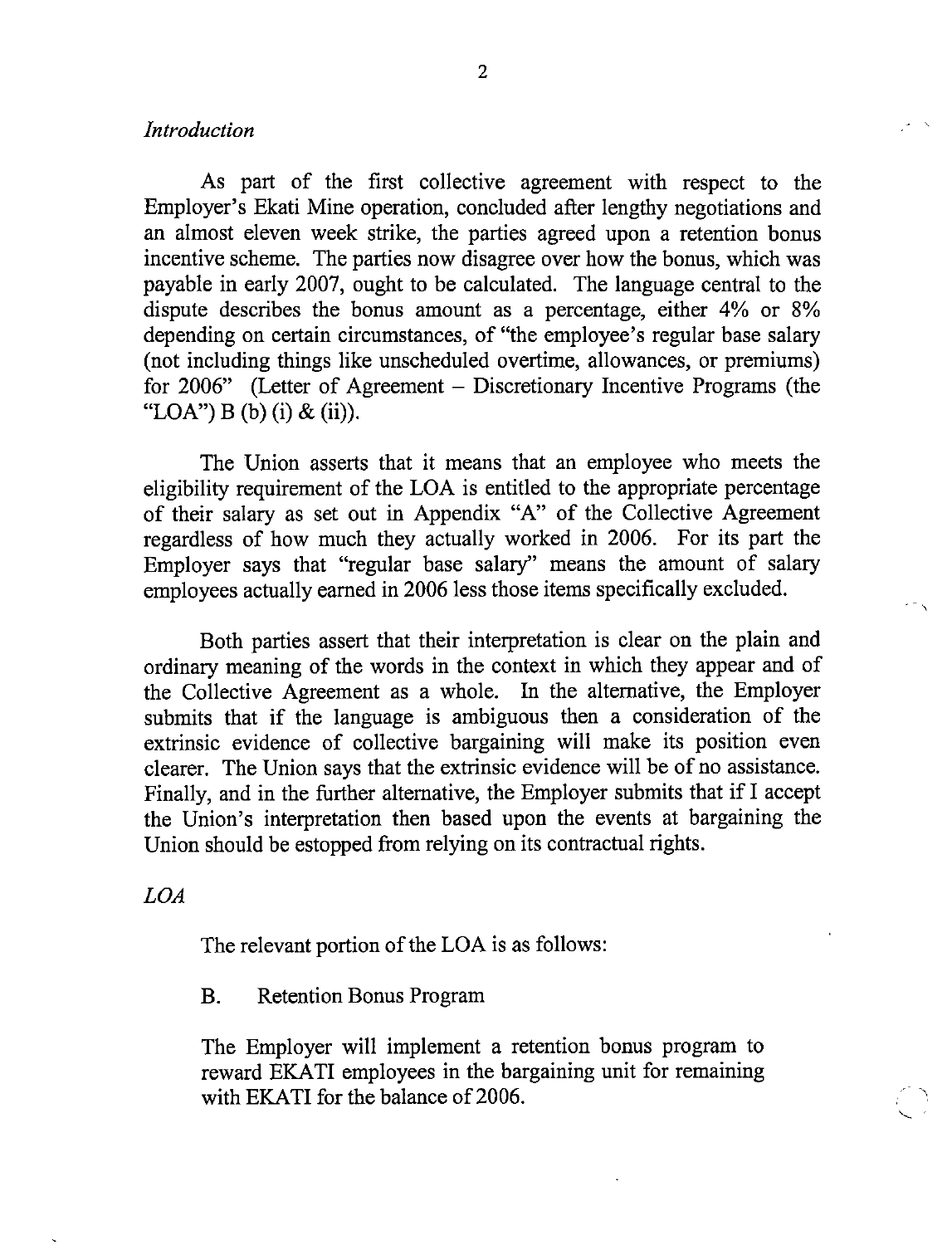The details of the program are:

- a. The bonus payment will be lump sum payment to each eligible employee payable after December 31, 2006. Any deductions required by law will be withheld by payroll.
- b. The amount of the bonus will be as follows:
	- i. For employees who have been Northern residents for the entire eligibility period, the bonus will equal 8% of the employee's regular base salary (not including things like unscheduled overtime, allowances, or premiums) for 2006.
	- ii. For all other employees, the bonus will be 4% of the employee's regular base salary (not including things like unscheduled overtime, allowances, or premiums) for 2006.
- c. Each employee will be eligible for the bonus, provided they are hired no later than June 30, 2006, and provided they remain employed at BKATI up to and including December 31, 2006 and have not given notice of resignation before that date.
- d. This is a discretionary program. The Employer wil decide if it, or any similar program, will be offered again for future years.
- e. The bonus payments are not considered pensionable earnings.

This letter of Agreement terminates effective December 31, 2006.

#### Facts

The parties presented the following Agreed Statement of Facts. I will not set out the material referenced therein unless necessary.

1. The Union and the Company are parties to their first collective agreement which had an expiry date of August 31, 2007. The agreement was ratified on June 30, 2006. A copy of that collective agreement is attached at Tab 1.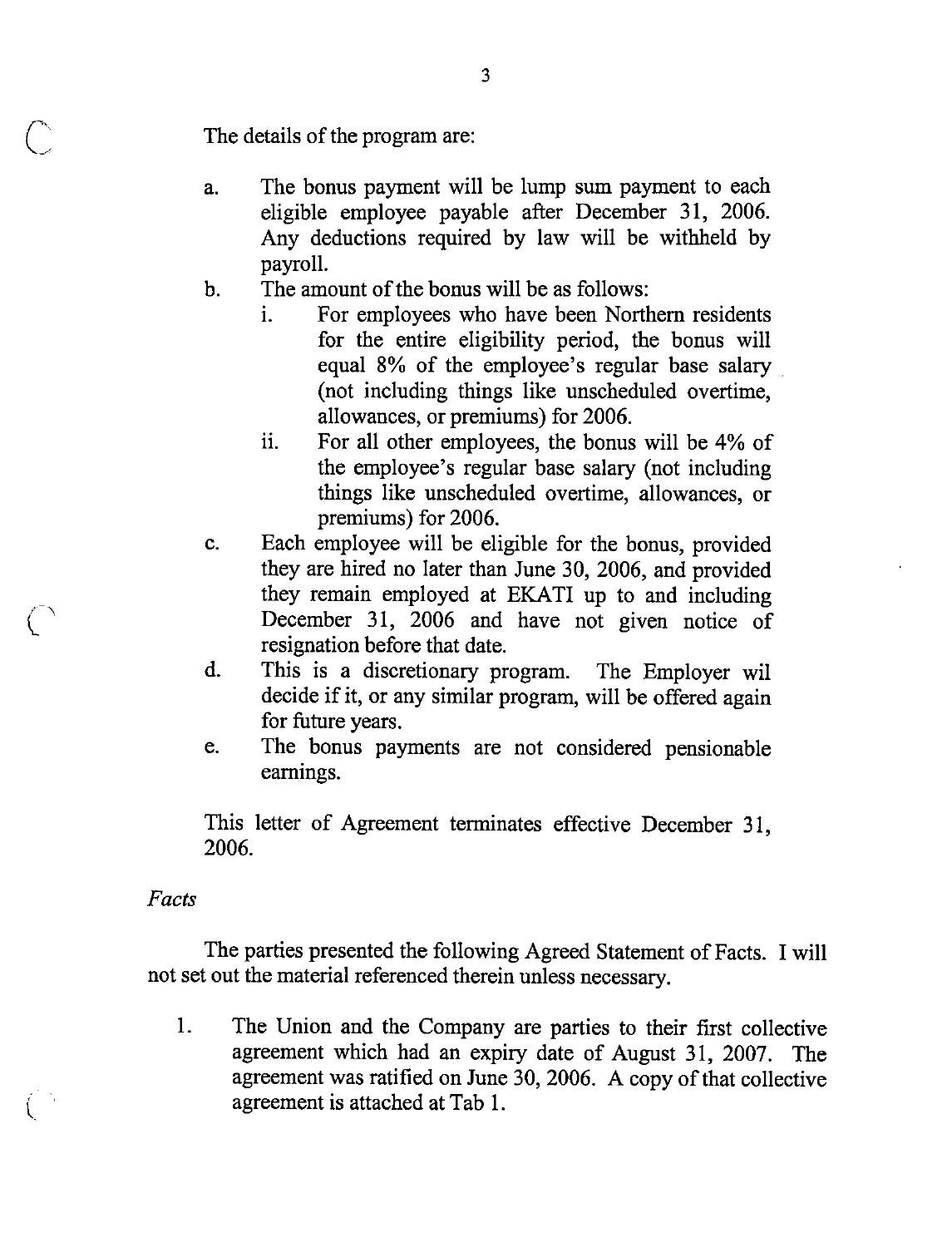- 2. This collective agreement was achieved after a lawful strike from April 7, 2006 to the end of June, 2006 during which some employees participated in lawful picketing activities and did not attend at work.
- 3. On or about January 21, 2007, the Company advised its employees that it would include payment of the Retention Bonus on employee's January 21, 2007 pay. A copy of the memorandum setting this out is attached at Tab 2.
- 4. Thereafter, eligible employees received Retention Bonus payments from the Company.
- 5. The Company calculated the Retention Bonus on the amount of annual base salary actually earned by the employee over the 2006 year.
- 6. As a result, in the case of employees who were at the same level on the Salary Range Table set out on page 28 of the collective agreement, those employees who were absent from the workplace for part of the year received a smaller Retention Bonus than those employees who did nor miss any work time. For example, those employees who participated in the strike were affected in this manner.
- 7. The Union filed grievance #07-001 on January 29, 2007 and a copy is attached at Tab 3.
- 8. The Company replied to the grievance on February 10, 2007 and a copy of the reply is attached at tab 4.
- 9. The Union advanced the grievance to arbitration by letter dated February 23, 2007 and a copy is attached at tab 5.
- 10. The parties reserve the right to call further evidence in this matter.

The parties did exercise their right to call additional evidence. The Union called Shawn Vincent, currently its Classification & Equal Pay Officer, who at the time of bargaining was a Research Officer assigned to assist Carol Wall the Union's chief spokesperson. As such he assisted in the preparation of the Union's proposals and the analysis of the Employer's proposals. In so doing, he met regularly with Wall and the negotiating committee and attended some but not all of the bargaining sessions. Wall is no longer with the Union and works for the Federal mediation services. In preparation for his testimony Vincent had access to her files and notes from bargaining. The Employer called Kim Thome its chief spokesperson and Roy Lenardon who at the time was its Vice-President of Human Resources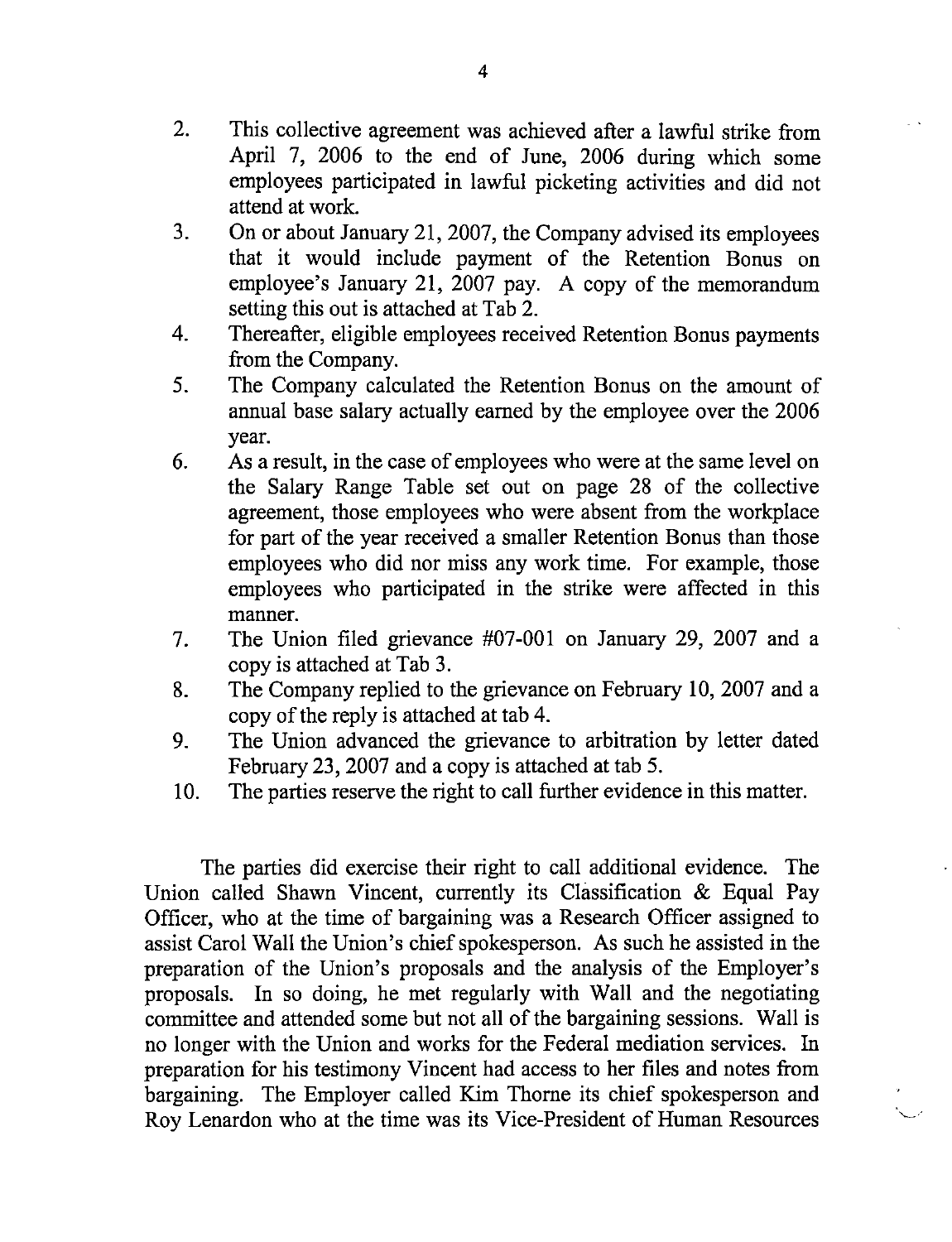c and External Affairs. Thorne is a management side labour relations lawyer who has negotiated in excess of thirty collective agreements a third of which were first agreements. He attended all of the bargaining sessions but the first. Lenardon attended all of the bargaining sessions.

> The first bargaining session after the strike commenced was held on May 25, 2006. The Union presented a proposal for the resolution of the dispute. After considering the proposal overnight the Employer advised that it needed more time to formulate its response and on that basis the parties next met on May 30<sup>th</sup>. At that meeting Thorne, as was his usual but not universal practice, started by providing an overview of the "final offer" he was presenting on behalf of the Employer. He stated that what the Employer was presenting would not all be liked by the Union but that the Employer had included some changes that it did not like. He explained that the proposal was designed to ensure that the agreement would be ratified. Of particular concern in that regard was the number of employees, estimated at that time to be in excess of 30% of the bargaining unit, that were not supporting the strike and had crossed picket lines to return or continue to work. The Employer's view was that to at least some of that group the reaching of a collective agreement would be perceived as a betrayal and, therefore, took the position that any agreement must address the concem of those employees or the agreement would not be ratified.

With that background the Employer provided the Union with its proposal and Thome began the process of reviewing the changes it was suggesting to an earlier proposal it had tabled just prior to the strike. The Employer's first demand was the deletion of a compulsory union membership provision that the Employer had earlier agreed to. The second demand was for the inclusion of a provision prohibiting the Union from charging members of the bargaining unit different dues levels as a result of their conduct in working during the strike. This was inserted because the Employer had heard that the Union's constitution allowed it to use the dues stmcture to collect any income eamed by working during a strike. It is not disputed that these proposals, as well as one further down in the proposal relating to the ratification process, were not well received by the Union. Thome testified that although Wall did not immediately say anything, she stopped taking notes, put her pen down and was visibly shaking. For his part Vincent said the Union was outraged that the Employer would try to re- $($  open items already signed-off. He was not watching Wall but agreed that she was upset.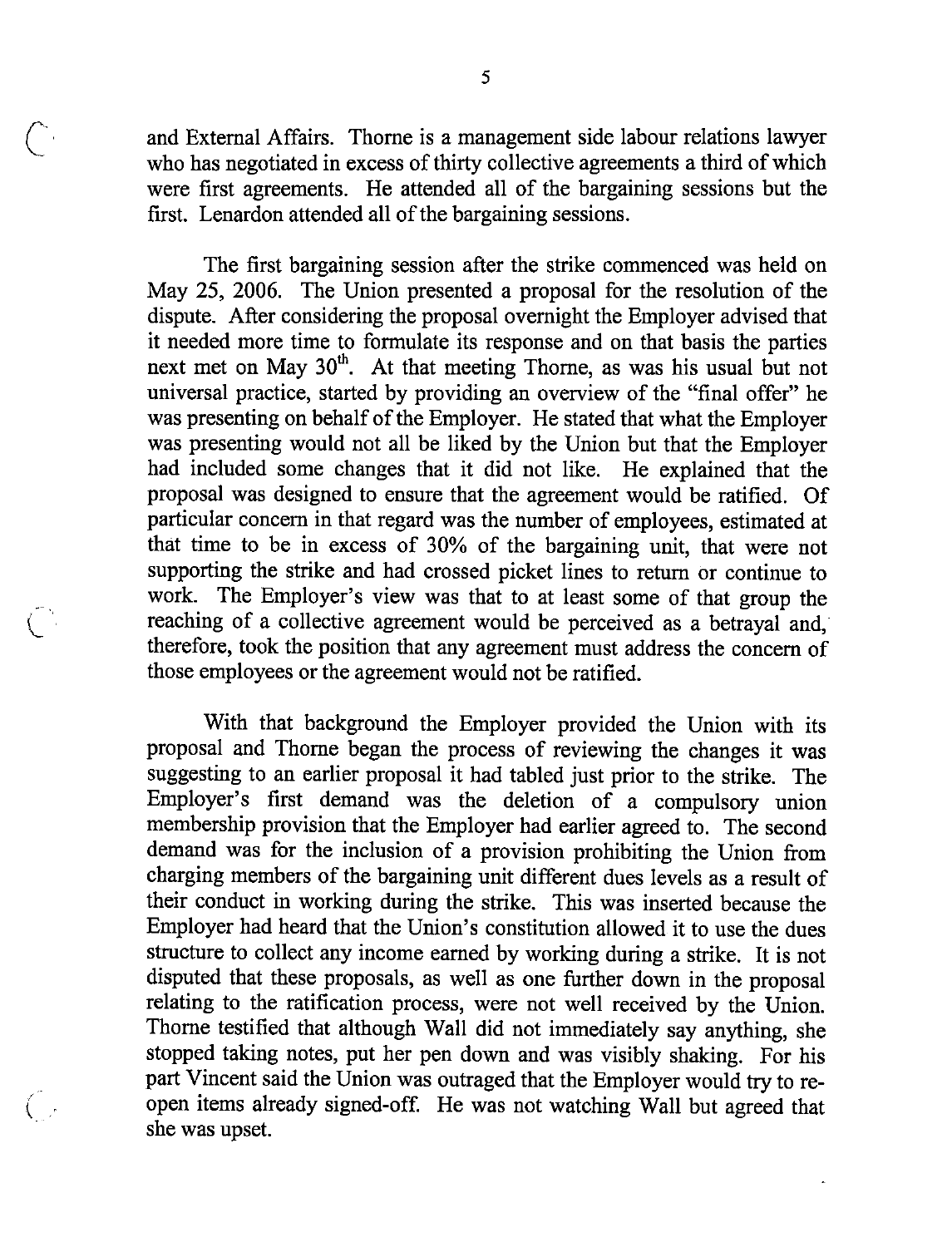In any event, Thome continued down the list of proposals. The eighth item was the LOA which also included an already extant Ekati Incentive Program. The evidence as to what was said with respect to the Retention Bonus is very much in dispute.

Thome testified that he first explained that the purpose of the bonus was to provide an incentive to employees to remain at Ekati. The payment would be in a lump sum. He explained the cost of living rationale for the distinction between Northemers and Southemers. As to the calculation of the amount Thorne indicated it would be paid on the basis of the appropriate percentage of regular salary eamed during the year but would not include unscheduled overtime, allowances and premiums. Finally, in order to be eligible you had to be an employee in June and at the end of that year. Thome noted that the copy of the proposal in his file had the phrase "base salary" underlined and the marginal note "i.e. total amount of salary over the year". He testified that he made that note prior to his presentation of the proposals to remind himself to make it clear how the bonus would be calculated. He acknowledged that it does not say "eamed" but nonetheless specifically recalled advising the Union that it was in relation to eamed salary.

Under cross-examination Thome stated that in a "perfect world" it would have been better if his note included the word "earned" but that he did say it was based on eamings and although not totally sure he believed that he also told the Union that it was similar to the site allowance  $-$  a reference to an earlier dispute between the parties that will be more fully addressed below. Thorne testified that because of that earlier dispute and the diligence that the Union had displayed with respect to any questions of pay calculations that he believed that what the Employer was proposing was neither new nor contentious and that if the Union had any concems or uncertainties it would have raised them.

Lenardon testified that when Thome explained the Retention Bonus he used the term "eamings" but could not recall specifically whether it was said as just "eamings" or "salary eamings". He also kept notes of the bargaining session and acknowledged that his notes did not include the word "eamings". He explained that as "eamings" was a "given" to him it was not something he would have highlighted in his notes.

s.<br>Saint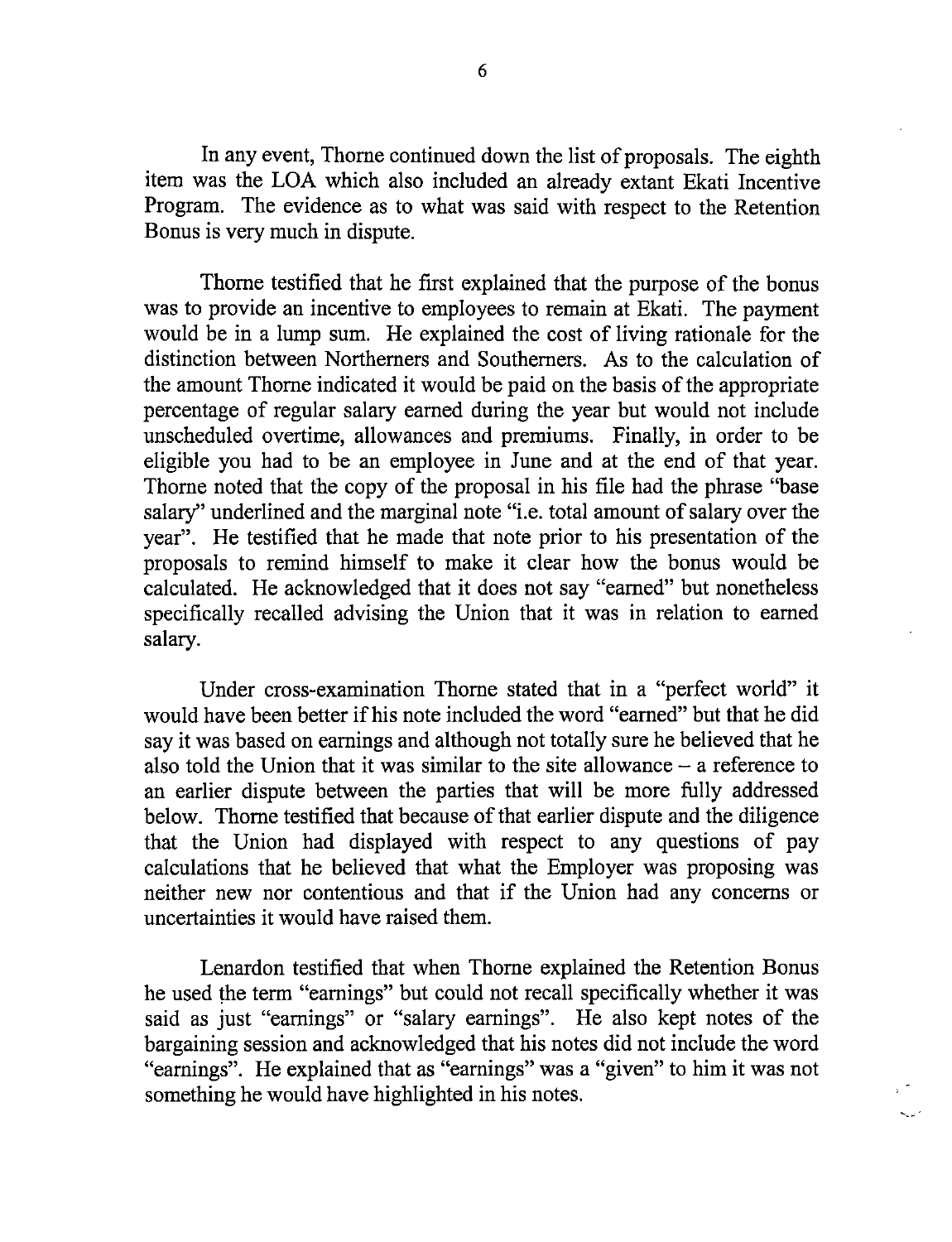Vincent testified that although he recalled Thome explaining the rationale for the different percentages he does not recall any discussions about how the amount would be calculated. His notes, as well as those of Wall, contain no reference to "eamings". Given his role in the negotiations and the effect of an eamings based calculation on those employees who supported the strike, Vincent believed that that if "eamings" had been raised it would have been noticed by him and recorded in his notes.

Under cross-examination Vincent testified that he relied on his and Wall's notes in the giving of his evidence because he could remember some but not all of what was said. He agreed that his notes did not include all of the elements of the bonus explained by Thome. He acknowledged that although he does not recall Thome mentioning "eamings" it is possible that he did do so and that the Union had "tuned out" the Employer after becoming upset about the initial proposals.

After Thome had completed his review of the Employer's proposal, Wall expressed the displeasure of the Union with the elements of the proposal that related to union security and the intemal affairs of the Union. She then advised that the Union would need some time before it could fully respond. The next day the Union tabled its counter proposal which included the acceptance of the LOA. The only clarification sought was that all members of the bargaining unit were eligible for the incentives. That was confirmed by the Employer in its written counter proposal that was provided in the afternoon of May  $31<sup>st</sup>$ . After that counter proposal was made the negotiations broke off.

Shortly after the breakdown in negotiations the Employer decided to unilaterally implement its last offer with respect to the members of the bargaining unit. In furtherance of that Thorne wrote a letter to Wall dated June 7, 2006 indicating that the Employer's intention to implement a number of changes, including the Retention Bonus incentive, which were described as being "essentially the same as were tabled in the employer's last offer". The Bonus Retention program was addressed in the following terms;

The Bonus retention program as set out in our last offer will be introduced. This will provide a bonus of 8% of eamed salary for Northem Residents, and 4% for other employees, provided they are on the payroll between June 30, 2006 and December 31,2006.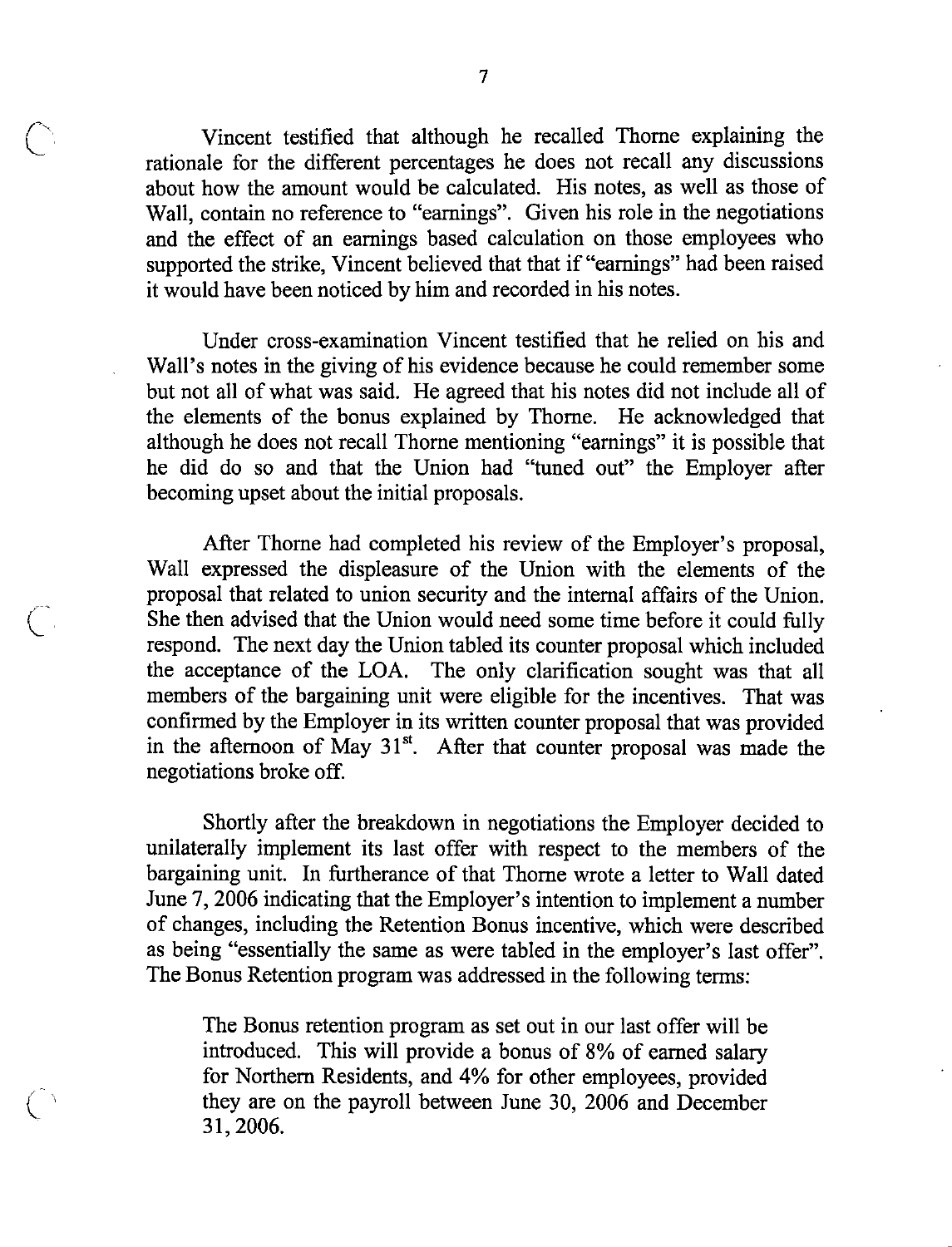The Union through legal counsel, not the counsel in this proceeding, responded in a letter dated June  $12<sup>th</sup>$  in which, amongst other thing, requested the Employer delay implementation pending the determination of certain outstanding legal disputes. No mention is made in this letter of the manner in which the Retention Bonus is to be calculated.

Vincent testified that he was unaware of Thorne's June  $7<sup>th</sup>$  letter until he saw it in Wall's file. Under cross-examination he agreed that if Wall, the Union or its counsel were concemed about the calculation of the Retention Bonus it could have been raised in its reply to Thome or in subsequent negotiations that were attended by both counsel and Wall. He was not aware of the issue ever being raised in either of those contexts.

Thome testified that he and Wall had developed and tried to maintain a professional relationship with respect to bargaining. If either of them had any concems they would communicate by telephone or email. No concem was ever raised by Wall about the calculation of the Retention Bonus after he sent his June  $7<sup>th</sup>$  letter up to and including the negotiations that led to the final resolution of the dispute in the latter part of June.

Mention was made earlier to a dispute with regard to the site allowance which requires some explanation. Fairly early in the collective bargaining process a dispute arose between the parties over the manner of the calculation of what was called a site allowance payable to employees under their personal contracts of employment. Like the Retention Bonus the site allowance was percentage based benefit. In April of 2005 the parties reached a Memorandum of Settlement signed on behalf of the Union by Wall. The thrust of Thorne's testimony was that in the process of explaining what was included and how the base salary component was calculated he relied upon a pay stub and that, if not explicit, it was at least implicit, that the calculation of base salary in the context of a benefit such as this related to actual eamings.

#### Positions of the Parties

#### Union

Briefly summarized the position of the Union is that the language of the collective agreement is clear and unambiguous. On its plain and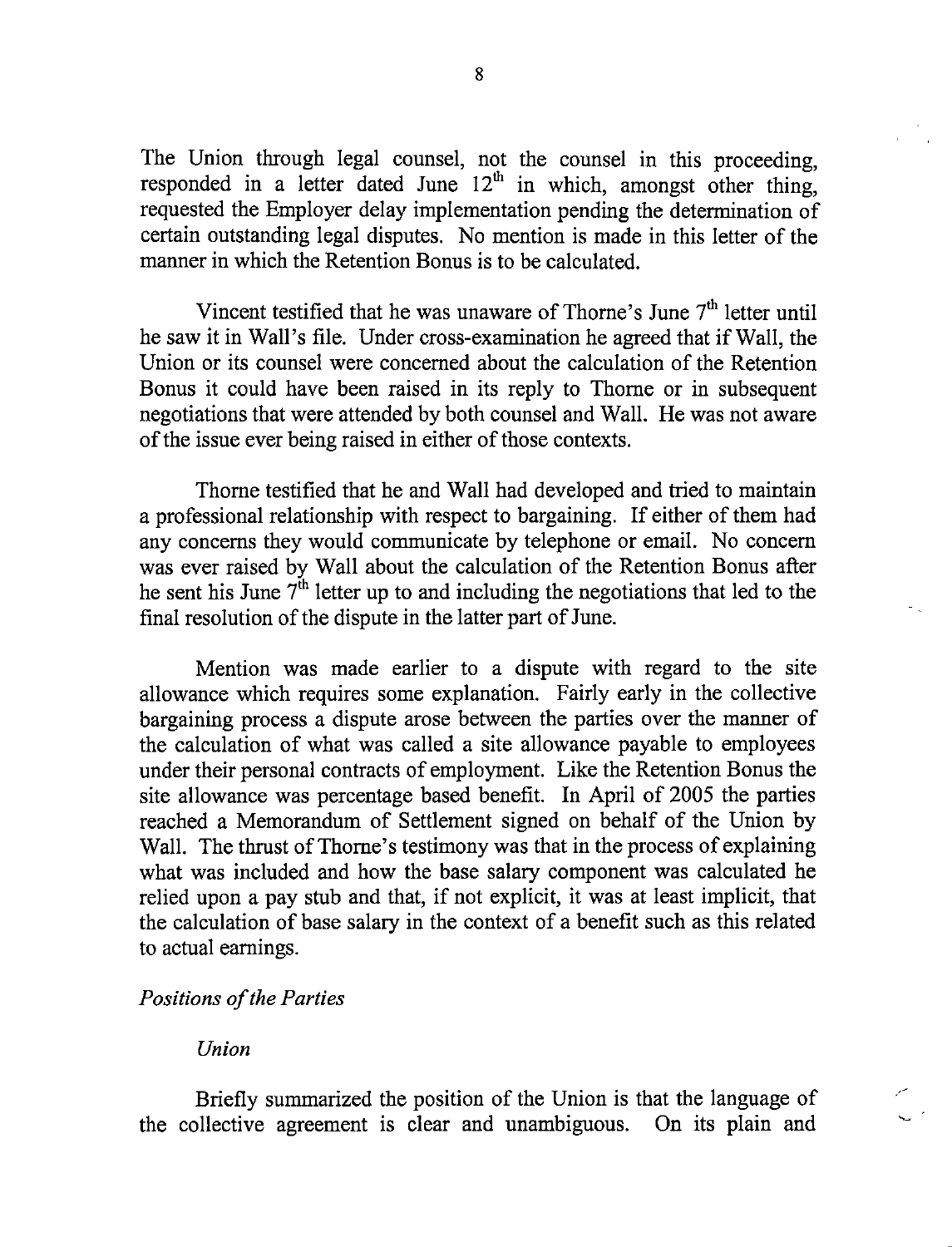ordinary meaning the phrase "regular base salary" means the amount of the employees' salaries set out in Appendix "A". On that basis it argues that resort to extrinsic evidence is not necessary. Further, and in any event, the Union submits that the bargaining history evidence relied upon by the Employer is of no interpretive assistance. Finally, the Union says that it is not estopped from relying on its contractual rights.

In arguing that the language is clear and unambiguous the Union submits that the appropriate starting point is the purpose of the provision which the collective agreement states to be to reward employees to stay at Ekati until the end of the year. In general terms it observes that provisions with this purpose were until recently rare in collective agreements and are unique in the sense that they are designed not as compensation for or a reward for hard or highly productive work performed but rather for remaining with an employer and not taking another job.

Next, the Union notes that the details of the plan are specific; it will be paid in a lump sum after December 2006, it will be subject to the appropriate statutory deductions, there will be two levels of bonus paid depending on residence, eligibility is based upon specific start by and stay to dates, the continuation of the program after 2006 is discretionary, and it is not pensionable income. The Union contrasts that degree of specificity to what is not specified and that is an intention to distinguish or discriminate against employees who were on the picket line or respecting the strike. The Union also points to the failure to specify the circumstances of paternity or maternity leaves which it argues is consistent with the goal or purpose of retaining employees even if they are absent from work. The significance of these omissions is reinforced by the fact that there are specific exclusions from the calculation of the bonus, namely, unscheduled overtime, allowances and premiums. Given that degree of specificity as to both the plan generally and the bonus calculation specifically the Union submits that if the Employer wished the "regular base salary" to be limited to earned base salary it could have easily included the word 'earned'. In that regard the Union notes that the language in question was drafted and proposed by the Employer through a seasoned negotiator and that it was not amended by the Union.

The Union then submits that resort may be had to the balance of the collective agreement to see how words and phrases are used elsewhere and to provide consistencywithin the agreement. In that regard the Union notes

 $\epsilon$   $\sim$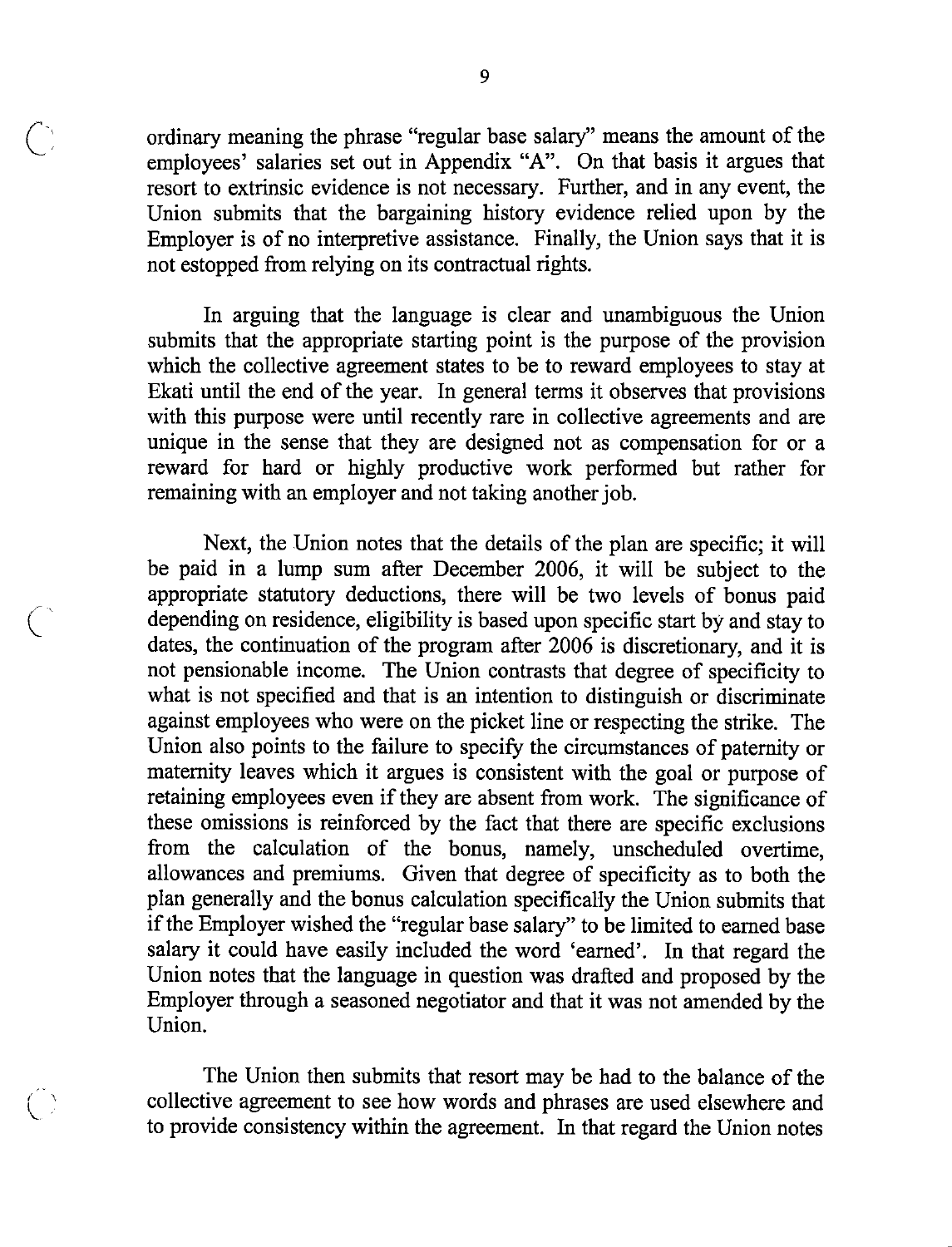that under Article 13.09 I have no jurisdiction to alter or amend the collective agreement.

The Union commences its review of the collective agreement with Appendix "A" which indicates that employees are to be paid an annual salary based on the levels set out therein. It notes that the percentage increases to those salaries are presumably calculated upon these salary levels not any concept of actual earnings. In Article 2, the definition provision, the parties have not defined 'salary', base salary' or 'regular base salary'. In Article 5 the parties have agreed that there will be no discrimination on the basis of Union activity which the Union submits is significant in arriving at an interpretation that is internally consistent. Article 17 addresses the existence of overtime other than that that is regularly scheduled and in 17.02(b) sets out the calculation of the hourly rate as a fraction of the annual base salary. Article 20 through 22 contemplate the ability of employees to take time off. In Article 25.04 severance and loss of recall rights compensation is stated to be paid in terms of salary. Finally, Article 30 is the site allowance that is calculated as a percentage of the base salary. It includes compensation for statutory holidays, scheduled overtime and flight delays whether worked or encountered. In sum, the Union says that in many instances the term salary is used in the collective agreement without a requirement of it being earned. Indeed, where it relates to items such as leaves it is clearly contemplated that this relates to when the employees are off work.

With respect to the plain meaning of the language in dispute directly and in the context of the collective agreement as a whole the Union relied upon arbitral authorities as follows. If the parties, and in this case the Employer, wished to change a conventional meaning of a term it should be expressly stated (see Amalgamated Electric Corp. Ltd. -and- United Electrical, Radio and Machine Workers of America, (1952) LAC 949 (Laskin, Dillon & Woodsworth  $-$  Ont.)). In establishing that conventional meaning the Union refers to Wean United Canada Ltd. -and- UAW, Local 1566, (1975) 8 LAC (2d) 399 (Weatherill  $-$  Ont.) the base rate is the salary rate, Newfoundland Hospital Association -and- Newfoundland Association of Public Employees, (1987) 32 LAC (3d) 55 (Thistle, Shortall & Orsborn  $-$ Nfld.) 'regular salary' means the amount of compensation an employee is entitled to for a specified period of time and not the amount actually paid and Eastern Provincial Airways (1963) Ltd. -and- Canadian Airline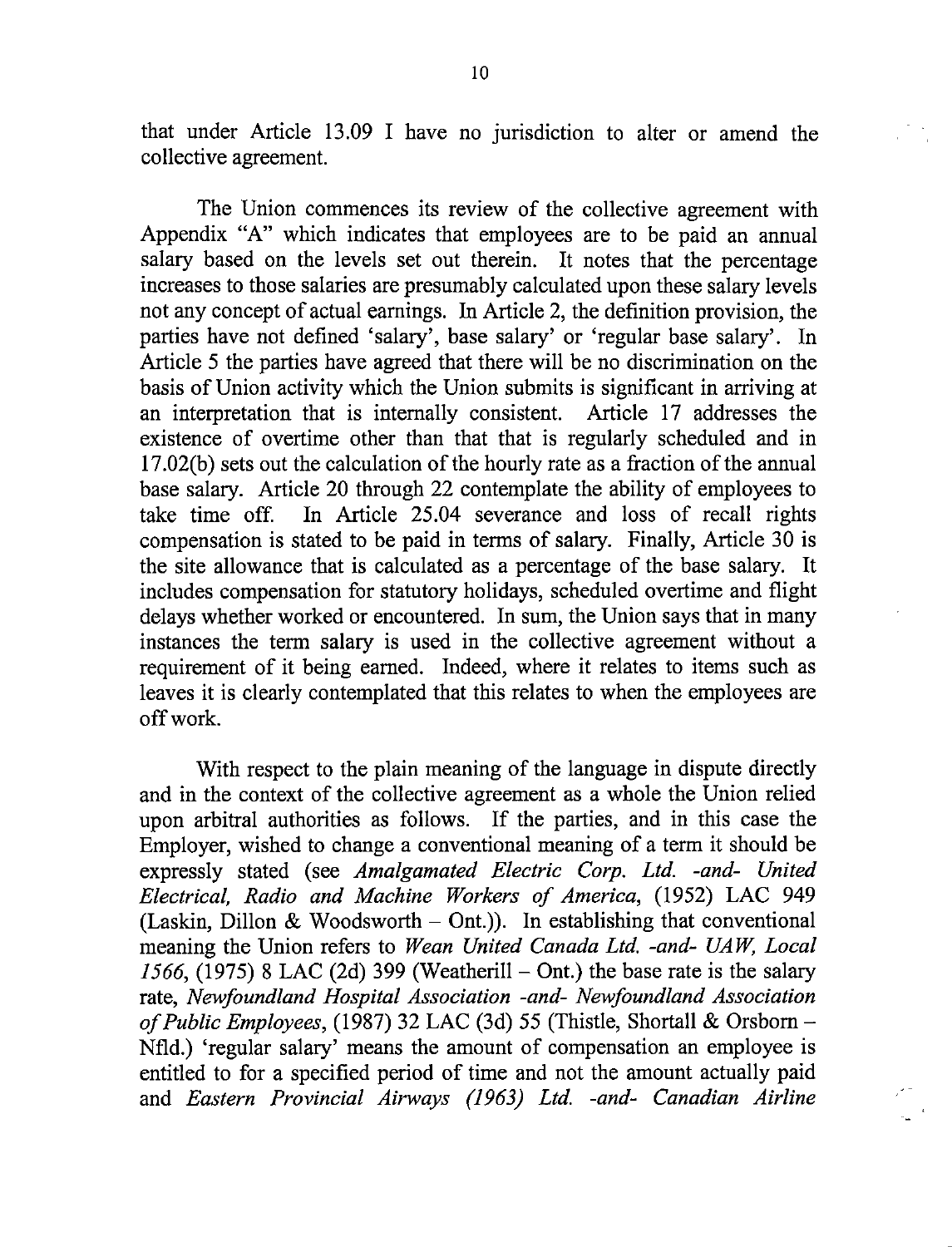Employees Assoc., (1977) 14 LAC (2d) 316 (Woolridge  $-$  Nfld.) where actual work was not related to an obligation to pay salary.

In conclusion with respect to its plain and ordinary meaning argument the Union submits that the language is sufficiently clear to meet the onus the Employer seeks to have placed upon the Union of clear, express language to confer a monetary benefit. The only possible uncertainty with respect to the this language is whether the regular base salary used for the calculation of the bonus is that as of December  $31^{st}$ , which the Union submits is the correct basis for the calculation or an amount calculated to accommodate the changes in the regular base salary during the year.

As part of its alternative argument that the extrinsic evidence is "completely unhelpful" in resolving an ambiguity in the language, if one is found, the Union extensively canvassed the evidence with respect to May  $30<sup>th</sup>$  meeting as well as the June 7<sup>th</sup> letter and subsequent events.

With respect to the May  $30<sup>th</sup>$  meeting in the Union's submission at its very highest from the Employer's perspective the most that can be said is that the Employer used the term "earned" once while presenting its proposal. Thome's evidence was that although he did not record it in his notes he did say "eamed". Lenardon's recollection was that eamings was mentioned but he was unable to recall the exact phrasing used by Thome. This is to be contrasted to Vincent who testified that he did not hear the term "eamed" used and that if it had been he would have likely heard it. In the Union's submission this conflict can be easily resolved when considered in the context of the dynamics at the bargaining table at that time. As acknowledged by all, the Union bargaining committee was clearly upset over the first two items in the Employer's proposal. As a result the Union submits the committee was not listening and did not hear what Thome said. The failure in the circumstances was not to ensure that the parties understood each other.

With respect to the June  $7<sup>th</sup>$  letter from Thorne to Wall the Union submits it is not helpful because from a practical, but not necessarily strictly legal, perspective the deal with respect to the Retention Bonus had been done on May  $31^{st}$ . In any event, the letter does not claim to exactly replicate what was proposed or said at the bargaining table but only essentially what had been offered. Moreover, it neither sought clarification of the acceptability of the concept of eamed salary nor asked if there were any

 $rac{c}{\sqrt{c}}$ 

 $\left(\begin{matrix}1\\1\end{matrix}\right)$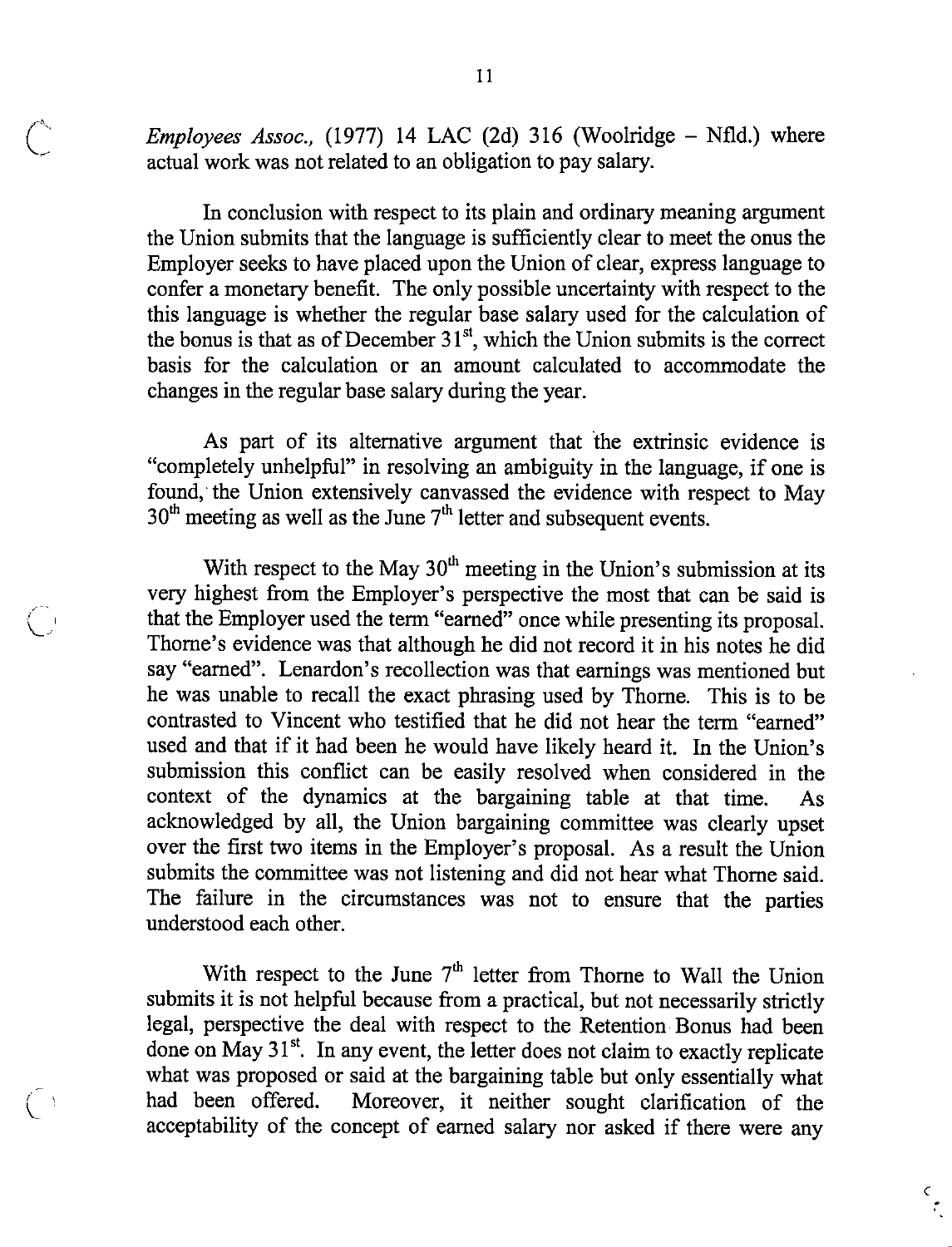problems in that regard. Finally, the Union says that it is noteworthy that the letter was not presented at the bargaining table and, therefore, was not part ofthe bargaining process.

As to the ensuing events the Union submits that it is significant that the issue was never raised or clarified at the bargaining table when mediation resumed later in June. Finally, in that regard the Union submits that it is noteworthy that in the Memorandum of Settlement reached at mediation that the Employer specifically addressed the pension issue, which the Union characterizes as relatively minor, while not including any reference to the Retention Bonus plan.

In summary on this issue the Union submits that the evidence with respect to the Bonus Retention plan from its introduction on May  $30<sup>th</sup>$  until bargaining was concluded indicates that the parties had different things in mind with respect to the calculation of the bonus and in that sense there was no meeting of the minds or evidence of any agreement in that regard.

In support of those submissions the Union referred to a number of arbitral authorities. I should note that the Union also referenced some authorities with respect to the use of extrinsic evidence in the form of past practice but as that was not relied upon by the Employer I have not canvassed them here.

Vibrant Health Products Inc. -and- Cement, Lime and Gypsum Division of the International Brotherhood of Boilermakers, Iron Ship Builders, Blacksmiths, Forgers and Helpers, Local Lodge D400, [2004]  $BCCAAA$  No. 127 (Moore  $- B.C.$ ) is a case where the language was found to be ambiguous and where it was determined that the parties genuinely held different views as to the overtime rate they had agreed on. Relying on B.C. Labour Relations Board ("BCLRB") authority the applicable test or approach in those circumstances was stated to be how a reasonable person in the shoes of the other party or a reasonable third party would have interpreted what was said or done in bargaining. The Union also refers to the case for its review of the oft-cited proposition from Noranda Mine Ltd. (Babine Division) -and- USWA, Local 898, [1982] 1 WLAC 246 (Hope  $-$ B.C.) that an onus is on the union to establish that an employer has in clear and unequivocal language agreed to provide a monetary benefit. In particular the Union relies on the observation of Arbitrator Hope in a subsequent case (B.C. Hydro and Power Authority -and- IBEW, Local 258,

Ñ.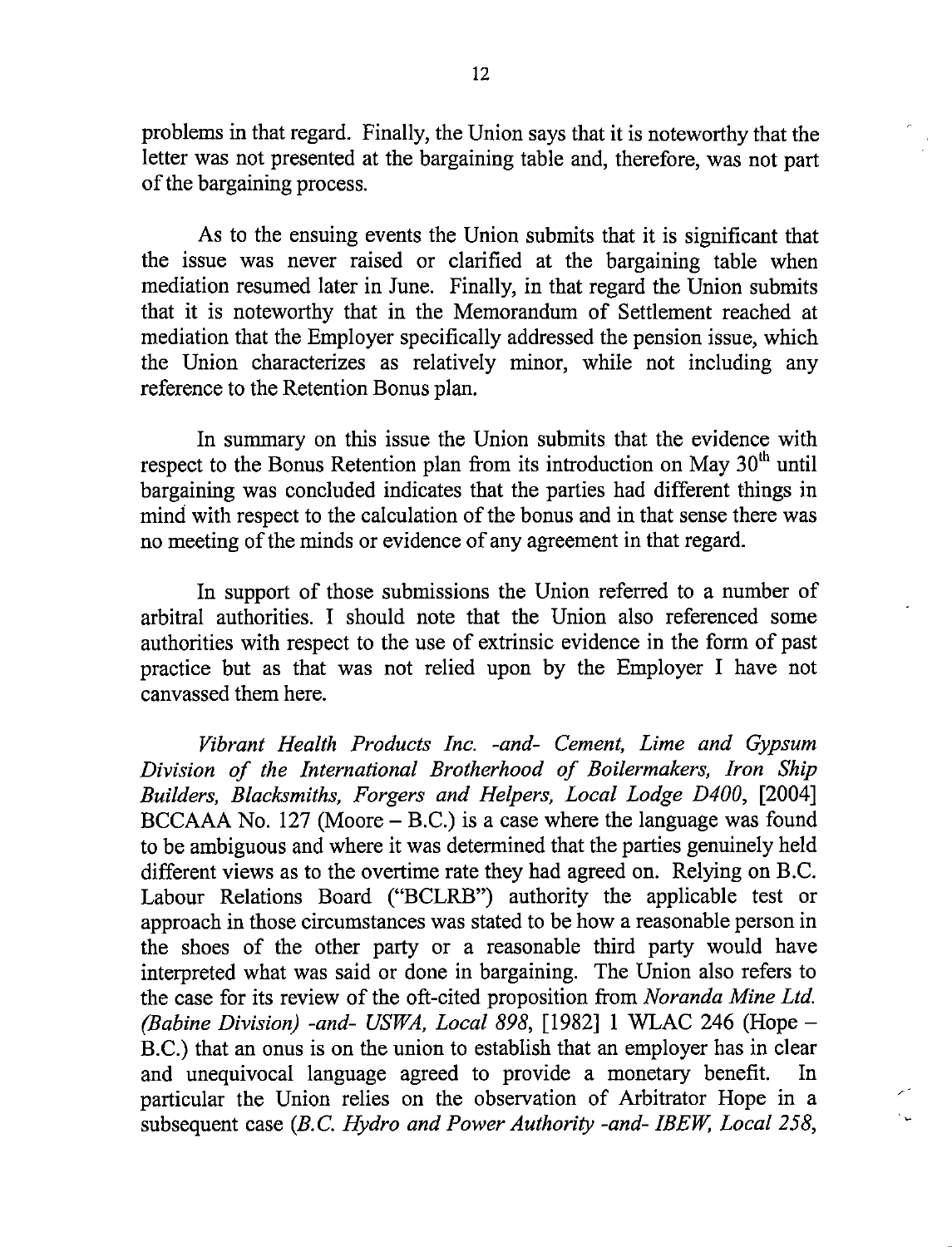(unreported  $- 1987$ )(Hope  $- B.C.$ )) that it is unlikely that an employer would use unclear or ambiguous terms to reflect its intention when conferring a monetary benefit. On this basis the Union argues that if had intended to pay a bonus based upon the regular base salary actually earned the Employer would have used clear language to that effect.

Federated Co-operatives Ltd. -and- Miscellaneous Employees Teamsters, Local 987, (2004) 130 LAC  $(4^{\text{th}})$  185 (Ponak -Alta.) is a case dealing with the accrual of vacation entitlement while on maternal or parental leaves. Arbitrator Ponak held that vacation entitlement did accrue while employees were on these leaves. The Union relies on this case for the principle that limitations on benefits ought to be expressly stated.

In Atco Lumber Ltd. -and- TWA-CANADA, Local 1-405, [2004]  $BCCAAA$  No. 105 (Gordon  $-$  B.C.) the parties were found to have not turned their minds to the entitlement to a benefit of employees who were absent in certain circumstances. Arbitrator Gordon canvassed the BCLRB and B.C. arbitral authorities in this regard and described the appropriate approach as "a genuine search for the parties' intention in all of the circumstances including the nature and purpose of the provision and the nature of the employee absence" (at para. 32).

United Tire and Rubber Manufacturing (Toronto) Ltd. -and- United Rubber Workers, Local 973, (1979) 23 LAC (2d) 434 (Haladner  $-$  Ont.) is an example of a case where the nature of the benefit was taken into consideration in determining if employees not actually working were entitled to it. In this context the Union argues that as both Vincent and Thome indicated that there was a concem that some striking employees may not retum, to interpret the bonus provision in a manner that would compensate retuming workers less than those that remained at work would be inconsistent with the purpose underlying the bonus. With respect to that purpose reference was also made to Cambie Forming Ltd. -and-Construction and Allied Workers' Union, Local 68, [2006] BCCAAA No.  $231$  (Germaine – B.C.).

Next the Union refers to a case between these parties with respect to the same round of collective bargaining in relation to a dispute over whether some proposals made by the Employer survived the bargaining process and were included in the collective agreement (BHP Billiton Diamond Inc. -and-PSAC, (2007) 161 LAC (4<sup>th</sup>) 152 (Burke - Can.)). In that case Arbitrator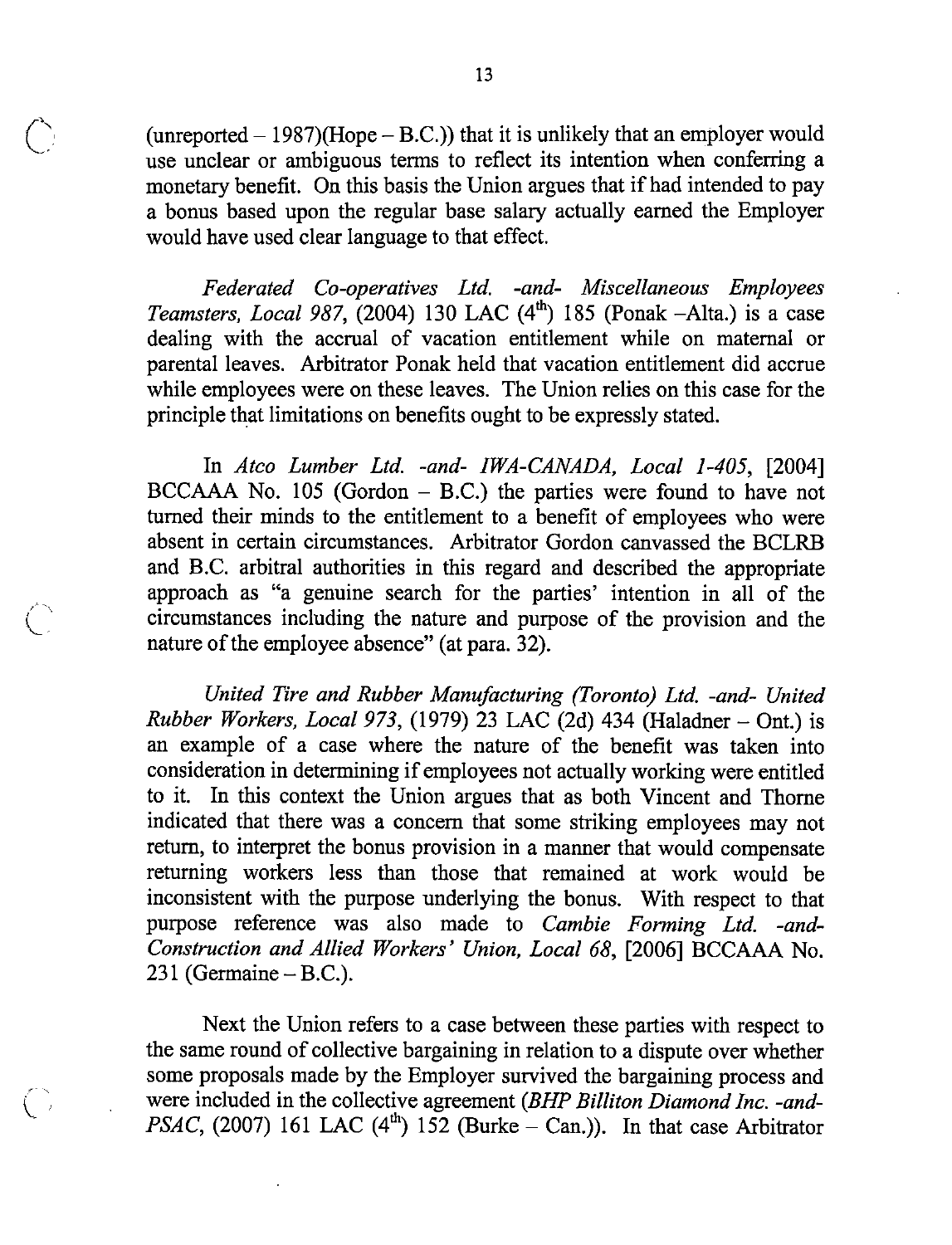Burke addresses the concept of mutual mistake in the context of collective bargaining.

The Union also relies on The Globe & Mail (Advertising Department) -and- The Southern Ontario Newspaper Guild, Local No, 87, (unreported — February 3, 1987)(Joyce  $-$  Ont.) for its observations as to the effect of silence in bargaining on the ultimate interpretation of the collective agreement. Arbitrator Joyce describes silence as an effective and intelligent bargaining tool where a party wishing to avoid confrontation that could potentially derail negotiations can say nothing in response to the explanation of a proposal given by its proposer and instead take its chances with an arbitrator's interpretation of the language. Faced with that silence the proposer of the provision merely has to inquire as to what the other party's position is and act upon the response. In the Union's submission this is what the Employer ought to have done in this case.

#### Employer

As noted above the Employer also takes the position that the plain and ordinary meaning of the language supports its interpretation of the provision. Its starting point is the ordinary definition of salary as a payment for services rendered (see Black's Law Dictionary, 6<sup>th</sup> Ed. & Funk & Wagnells, Canadian Ed.), Next, the Employer argues that there is nothing in the words of the agreement that either requires or necessarily implies that employees who meet the start and stay dates regardless of how long or how much they have actually worked in the calendar year 2006 would be entitled to receive the same degree of bonus. Further, the language of the collective agreement does not meet the onus placed on a union by the arbitral authorities to demonstrate in clear and unequivocal terms the monetary benefit it claims (see Shaw Cablesystems GP -and- TWU, [2002] CLAD No. 624 (Hickling, Gallagher & Berry – Can.), MEC Titanic Productions Ltd. -and- UBCP, [1997] BCCAAA No. 685 (Taylor – B.C.), Cardinal Transportation B.C. *Inc. -and- CUPE, Local 561,* (1997) 62 LAC (4<sup>th</sup>) 230 (Devine – B.C.) & Weyerhaeuser Canada Ltd. -and- CEP, Local 10-B, [2007] BCCAAA No. 127 (McPhillips  $- B.C.$ )). The Employer does not view a purposive analysis as helpful as the underlying purpose, to provide an incentive for employees to stay, is met on either of the interpretations proffered and, therefore, does not advance or aid either interpretation.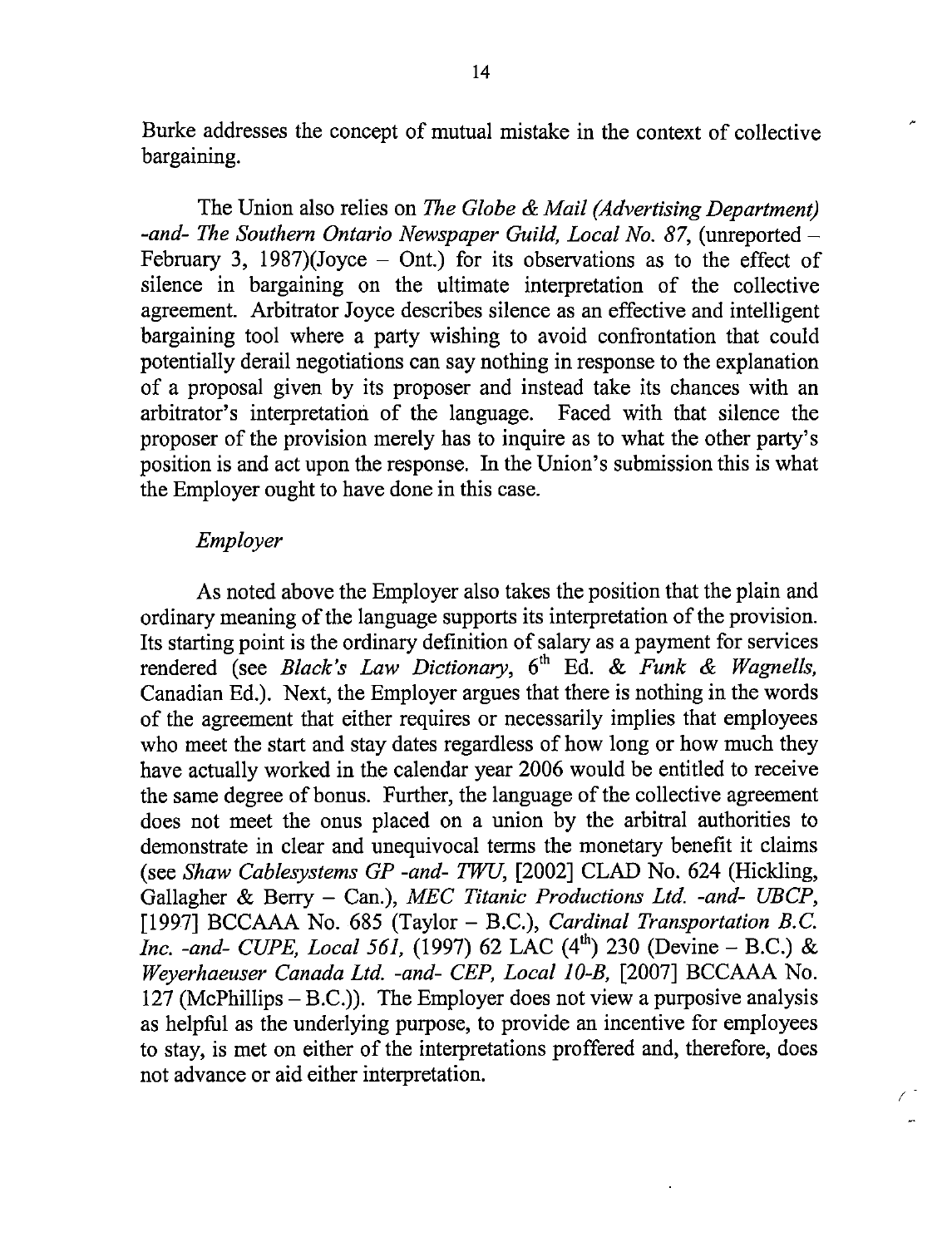In general terms with respect to the interpretive task the Employer focuses on two principles. First, it submits that all of the words agreed to by the parties must be given meaning. In the Employer's submission the Union seeks to equate the LOA's "regular base salary" with the term "salary" set out in Appendix "A" which it argues renders the terms "regular" and "base" redundant. Further, if the Union is correct in its position then the specific exclusions of unscheduled overtime, allowances and premiums are also redundant if it is simply a matter of paying the salary level. Conversely, the inclusion of these exclusions, which are themselves earnings related, only makes sense if the "regular base salary" is itself earned.

Second, the Employer submits that the words should not be interpreted to create an ambiguity. Pointing to the words "for 2006" the Employer argues that the Union's position gives raise to an ambiguity as to what the annual salary for 2006 is given that Appendix "A" expressly contemplates the review of salary rates in June.

As did the Union, the Employer places extensive reliance on other provisions of the collective agreement. Starting with Appendix "A" the Employer notes that it establishes the potential range of the "annual salary" of employees within specific job classifications. Although expressed in terms of being "annual" the Employer submits that it is dependent on actual work performed and, thus, it is eamed income. Moreover, as noted above, the Employer argues that it is significant that Appendix "A" does not include or use the term "regular base salary".

The Employer relies on Article 8.07 relating to Union Dues and Check-Off to demonstrate a provision where the parties have within the same article used the terms "eaming", "salary" and "pay" interchangeably and all within the context of income earned. Similarly Article 11.03, which addresses the payment by the Employer and then reimbursement by Union of full-time elected officers on leave without pay, in terms of the employees being paid the "regular salary".

The Employer also references Article 17.02 the overtime rate calculation provision. It notes that, unlike the LOA, it specifically mentions "annual" in quantifying the "base salary" to be divided to establish the unscheduled overtime rate.

 $\mathcal{L}^{\mathcal{A}}$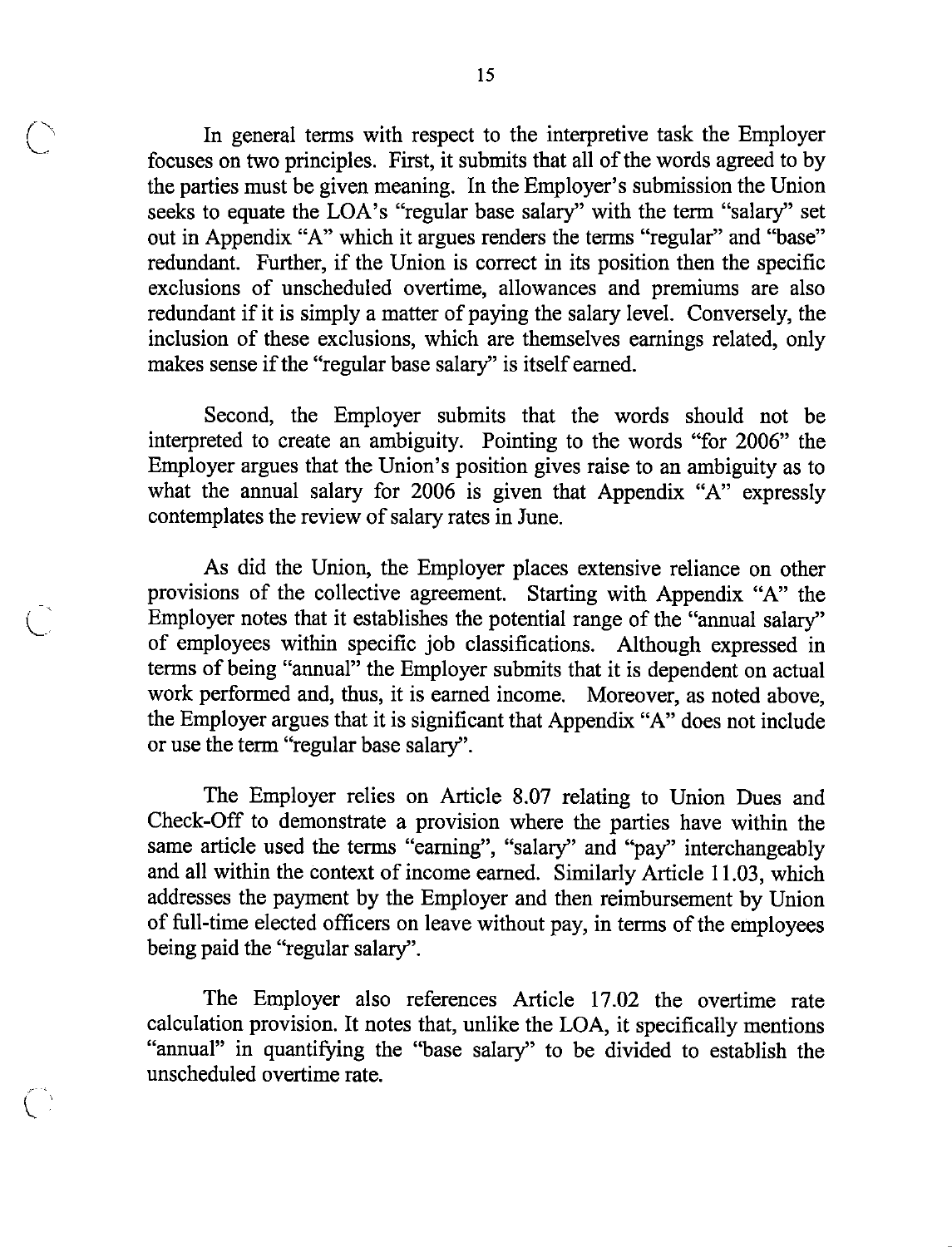Article 30 provides for a site allowance of "17% of base salary" which is designed as compensation for statutory holidays, scheduled overtime and flight delays. The Employer notes that the calculation and payment of this allowance is based upon salary earned.

Finally, the Employer refers to Article  $33 - Pay$  Administration which requires the Employer "to provide employees with semi-monthly pay statements showing" amongst other thing "base salary", allowances and unscheduled overtime. In the Employer's submission this is another demonstration of 'salary', and in this case "base salary", being used to reflect earned income.

In the context of these collective agreement provisions the Employer submits that its interpretation is consistent with the general usage of the term salary to reflect income that is earned and does not give rise to an ambiguity. In that regard, and contrary to the Union's assertions in relation to 'conventional meaning', the Employer points to Pacific Press -and-Communications Workers of America, Local 226, (1991) 22 LAC (4<sup>th</sup>) 241  $(Fraser - B.C.)$  & Amalgamated Electric Corp. Ltd. -and- United Electrical, Radio & Machine Workers of America, (1952) 3 LAC 949 (Laskin - Ont.).

In the alternative, if the language is found to be ambiguous the Employer relies on extrinsic evidence in the form of bargaining history to support the interpretation it advocates. With respect to the evidential dispute over what was said and communicated in bargaining the Employer makes the following points in support of its position that the concept of the Retention Bonus being earnings based was communicated to the Union. First, there is Thome's recollection of what he said at bargaining on May  $30<sup>th</sup>$  which the Employer submits is reinforced by his notes at least to the degree that they demonstrate the area was canvassed or emphasized at the meeting. Second, there is the testimony of Lenardon which corroborates that the concept of eamings was discussed. Third, there is the recognition by Vincent that the concept may have been mentioned but not heard by him and the Union committee. Fourth, there is the June 7, 2006 letter from Thome to Wall with respect to unilateral implementation. In the Employer's submission this letter not only corroborates the testimony of Thome and Lenardon but also stands alone as evidence that the position was conveyed by the Employer to the Union in the bargaining process. Finally, the Employer references the earlier discussions during collective bargaining with respect to the Site Allowance. In the Employer's submission this

 $\sim$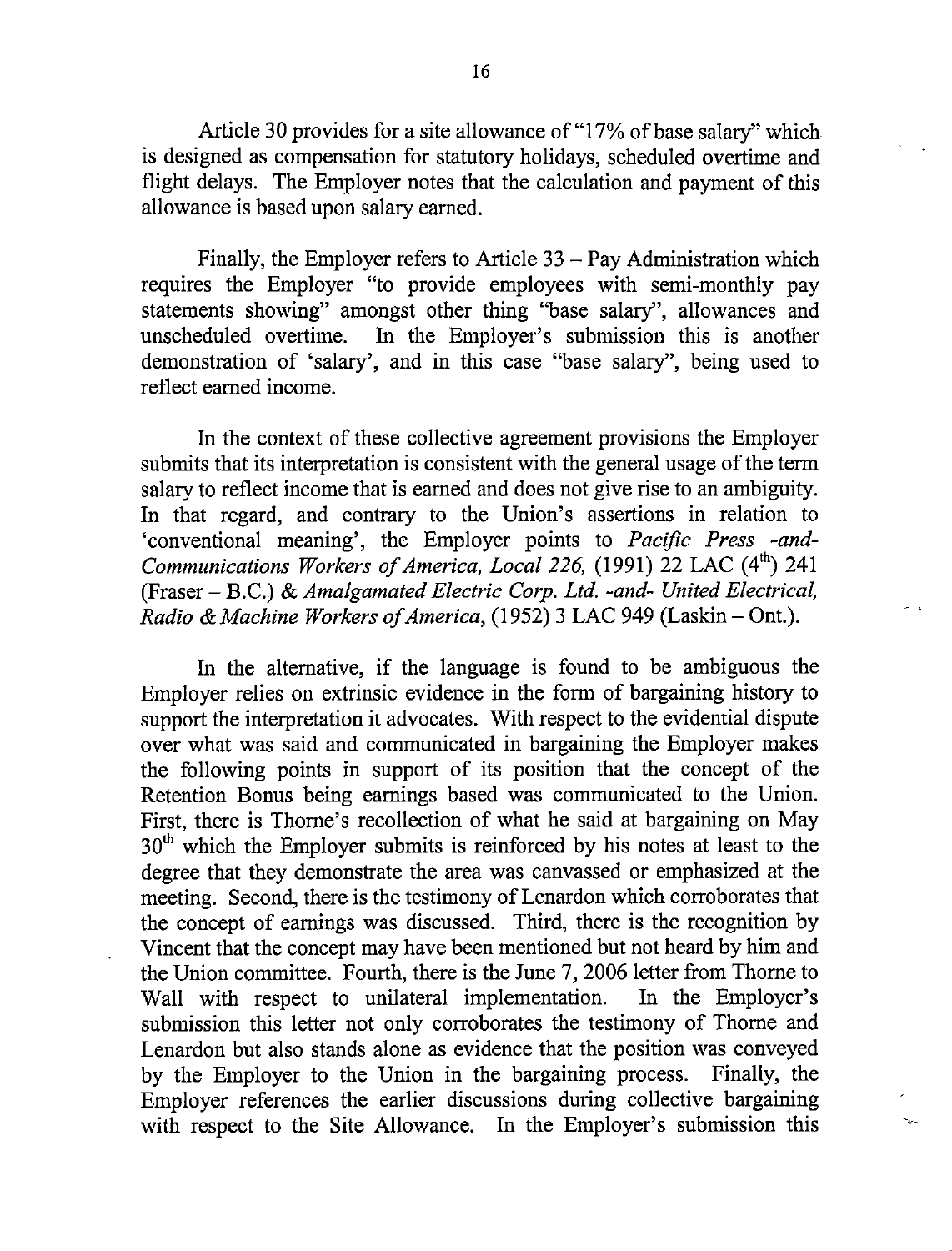demonstrates not only the care taken but also the nature of the parties understanding as to the calculation of benefits such as this. Taking all ofthis into consideration the Employer submits that it must be found that the Employer did clearly communicate to the Union the position that the regular base salary referred to earned income.

In assessing this evidence for the purpose of establishing the mutual intent of the parties the Employer submits that the appropriate test or approach is what a reasonable person or reasonable third party would conclude based upon what happened in bargaining (see Vibrant Health Products Inc.) This is an objective assessment of words and conduct (see Teck Cominco Metals Inc. -and- USWA, Local 480, (2006) 154 LAC  $(4^{\text{th}})$ 161 (Taylor  $-$  B.C.)). In the Employer's submission given that the position of the Employer was conveyed on two occasions without question or objection from the Union, although it did question and seek assurances with respect to another aspect of the Retention Bonus, a reasonable objective view of these circumstances is that the Union accepted the position of the Employer,

Turning to the Union's submission the Employer submits that the most the Union can say, as was posited by Vincent in his evidence, is that it did not hear what Thome said. In response to that the Employer takes two positions.

First, it says that that is simply not the case. It points to Wall's notes of the May 30<sup>th</sup> meeting which shows her tracking the various components of the Employer's offer including the Retention Bonus. In any event, the Employer position was clearly communicated in the June  $7<sup>th</sup>$  letter. Finally, the Employer notes that Wall did not testify that she did not hear Thome or read the contents of his letter.

Second, the Employer submits that even if the Union somehow did not pick up on what was said and written this at most establishes a unilateral mistake on its part and that neither the risk nor the responsibility for that can be placed at the feet of the Employer (see BHP Billiton Diamond Inc. -and-*PSAC*, (2007) 161 LAC (4<sup>th</sup>) 152 (Burke - Can.). With respect to unilateral mistake the Employer relies on Teck Cominco Metals Inc. where it is stated:

The rationales of faimess and risk assignment explain why, when two parties have held themselves out as reaching a final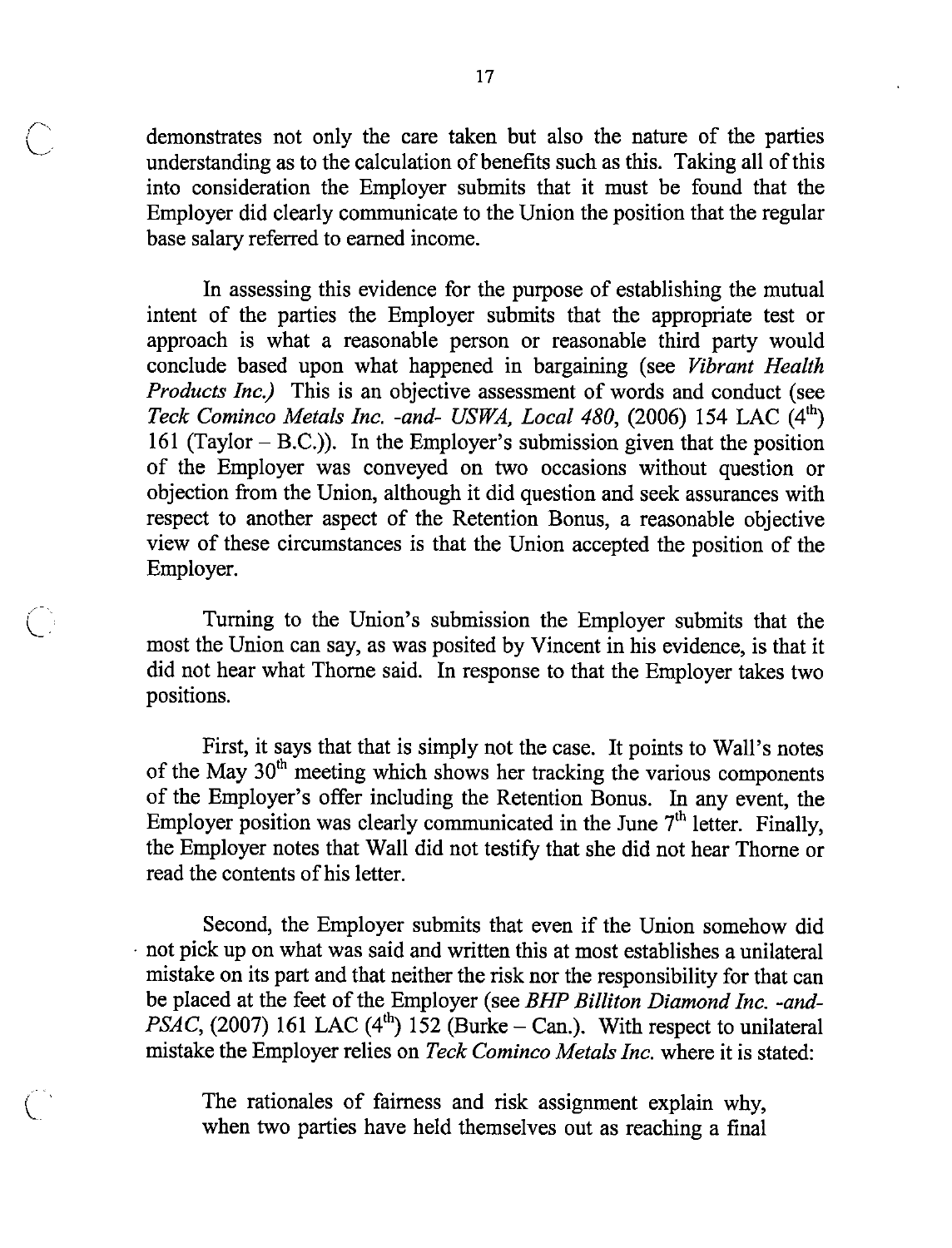agreement, the law generally will not relieve one party of its unilateral mistake. Consistent with both of these rationales, however, it may be appropriate to provide such relief where the other party – the one not mistaken – knew or ought to have known of the mistake.

(at p. 174)

The Employer submits that there is no evidence that it either knew or ought to have known that the Union had failed to pick up on the nature of its proposal. As to the consequence of a failure 'to pay heed to' or pay attention to' statements made in collective bargaining in the context of an assertion of unilateral mistake see CSSEA -and- CSSBA, [2005] BCCAAA No. 158 (unreported - June 23, 2005 (Gordon - B.C.).

In the further alternative the Employer also argued that the Union ought to be estopped from relying on its interpretation of the provision. In light of the conclusion I have reached it is not necessary to set out the arguments of the parties in that regard.

#### Discussion & Decision

Both parties assert that their respective positions in regard to the meaning of the provision represent clear and unambiguous interpretations of the collective agreement. While the taking of these positions cannot and does not mean that the provision is in fact unclear and ambiguous I have concluded that the term "regular base salary" as used in the context of the LOA and the collective agreement as a whole is capable of more than one plausible meaning and, therefore, ambiguous. The authorities relied upon by the parties demonstrate, in my view, that the base term 'salary' is capable of more than one meaning and certainly does not have a conventional meaning that would, in effect, serve as a default position that would govern absent any indications to the contrary. Further, it is clear that in this collective agreement the parties have used 'salary', modified in a variety of ways, to have different meanings. In light of this conclusion it is open to me to resort to extrinsic evidence for interpretive assistance. Before considering that evidence, including making determinations with respect to evidential disputes, in my view, it is appropriate to focus first on the language adopted by the parties. I say that because extrinsic evidence is only an aid to interpretation and need not be considered determinative. Rather, in my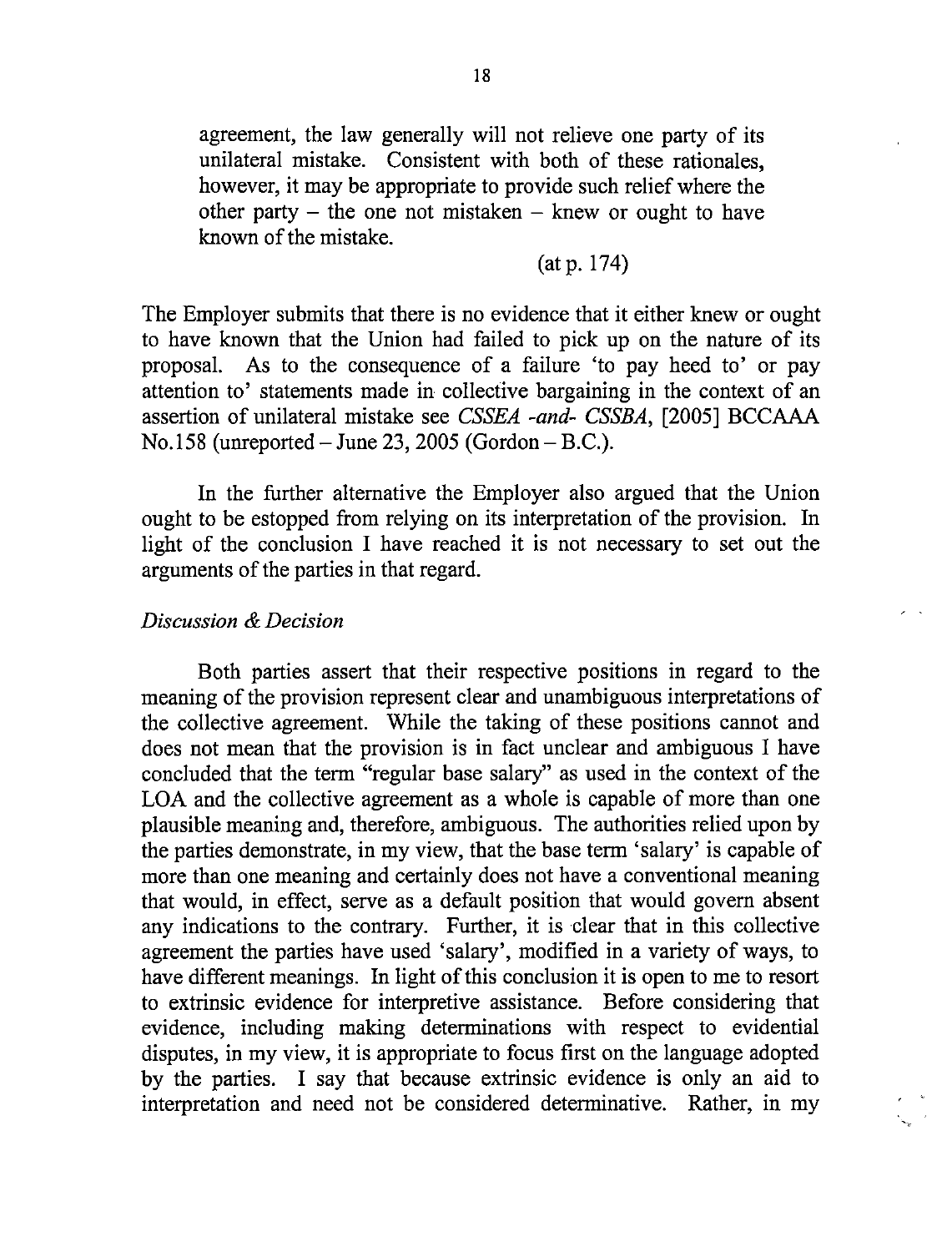opinion the primary interpretive task should be a consideration of the language of the collective agreement.

I start by observing, as was noted by the Union, that the collective agreement contains no definition of the term 'salary' or any iteration thereof. It is also readily apparent that 'salary' is used extensively in the collective agreement. From a review of the provisions referenced by the parties it is used both to indicate a level or amount of income and the amount of income earned. Finally, in terms of general observations, it is noteworthy that nowhere other than the LOA is the term "regular base salary" used. Thus, I conclude that while collective agreement wide context is an important tool and consistency a key aim of collective agreement interpretation the resort to other 'salary' referencing provisions is of limited assistance in the interpretation of the language in dispute. Rather, in my view, the primary contextual focus must be the language of the LOA itself.

As noted above the phrase "regular base salary", particularly considered in isolation, is not self-defining and is ambiguous in the sense of it being capable of more than one plausible meaning. The parties did not, however, use the term in isolation. Rather, it is stated to specifically exclude "things like unscheduled overtime, allowances or premiums". Both parties used these exclusions to support their positions but from entirely different perspectives. The Union argues that the exclusions support its argument that the provision as a whole is sufficiently specific in nature that one would expect the concept of a limitation to earnings would be set out if that was the parties' intention. From the Employer's point of view the inclusion of these exceptions, which it submits all arise in relation to what is actually earned, is indicative of an intention that "regular base salary" is also that which is earned. I accept the Employer's argument in this regard. In my opinion, if "regular base salary" was simply a reference to the salary figure in Appendix "A" then there would be no need to identify the specific exclusions. I attach some significance to the fact that equivalent terms were not used in that regard. Rather, by using the term "regular base salary" with specific exemptions that are earnings based the parties have, albeit not with absolute clarity, given the base phrase a context based on earnings.

Two other tenets, sometimes expressed as either rules or principles, of collective agreement interpretation are also supportive of the position of the Employer. First, there is the principle that all words used by the parties should be given meaning. I agree with the argument of the Employer that

'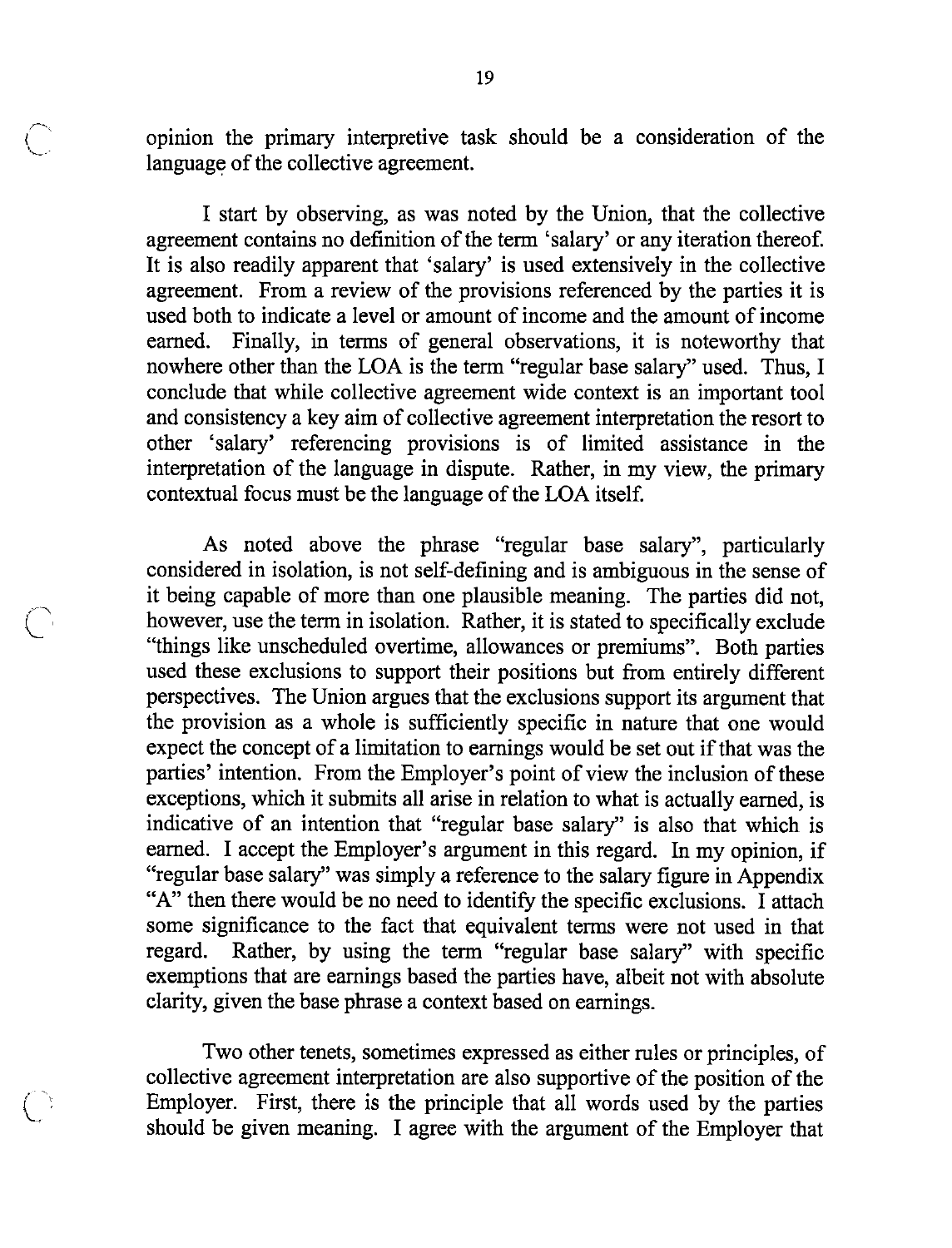the Union's interpretation does in many respects render redundant not only the words "regular" and "base" but also, and more significantly, the specific exemptions set out therein. Second, there is the rule that the creation of ambiguities should be avoided. As was correctly acknowledged by the Union, its interpretation would give rise as to an ambiguity as to how the bonus would be calculated in view of the mid-year adjustment of the salary levels.

Finally, I am not persuaded that a purposive analysis is of assistance as the underlying objective of providing bonuses to retain employment is met on either interpretation. While the amounts would clearly vary I cannot say that either interpretation would result in amounts that are inconsistent with that purpose. I have also not found the principle in *Noranda Mine Ltd*. which was relied upon by both parties to be of any assistance. It is not questioned that there was an intention to create a monetary benefit. The Union argues that the Employer, as the author of the language, had intended to limit the benefit it would be expected to do so in clear language. The Employer argues that the onus of clear language is on the Union to support a broader benefit. Thus stated it becomes a case of the contra proferentem principle meeting the Noranda Mine Ltd. principle. In the end I view these arguments as largely circular and in the circumstances of the facts of this case to be of no assistance.

Taking all of the above into consideration I have concluded that the interpretation advanced by the Employer is to be preferred. My conclusion in that regard is reinforced by a consideration of the extrinsic evidence with regard to bargaining. The first issue to be addressed is the dispute in the evidence. I conclude that the Employer did clearly communicate that its proposal, which was accepted by the Union, was predicated upon the concept of earned salary. I accept the evidence of Thorne and Lenardon that the concept of earned salary was communicated when the proposal was initially made by the Employer on May  $30^{\text{th}}$ . Their testimony was effectively unchallenged by Vincent whose initial testimony that it was not said was based on reconstruction, as to what he would have likely heard, rather than on specific recollection. Both the reconstructive nature of his evidence, which in faimess he did not seek to disguise or diminish, and the inherent danger in placing reliance on evidence of this nature was reinforced by his acknowledgement that it may well have been said but just not heard. My conclusion that it was clearly communicated at the May  $30<sup>th</sup>$  meeting is also supported by the June  $7<sup>th</sup>$  letter. I do not accept the Union's argument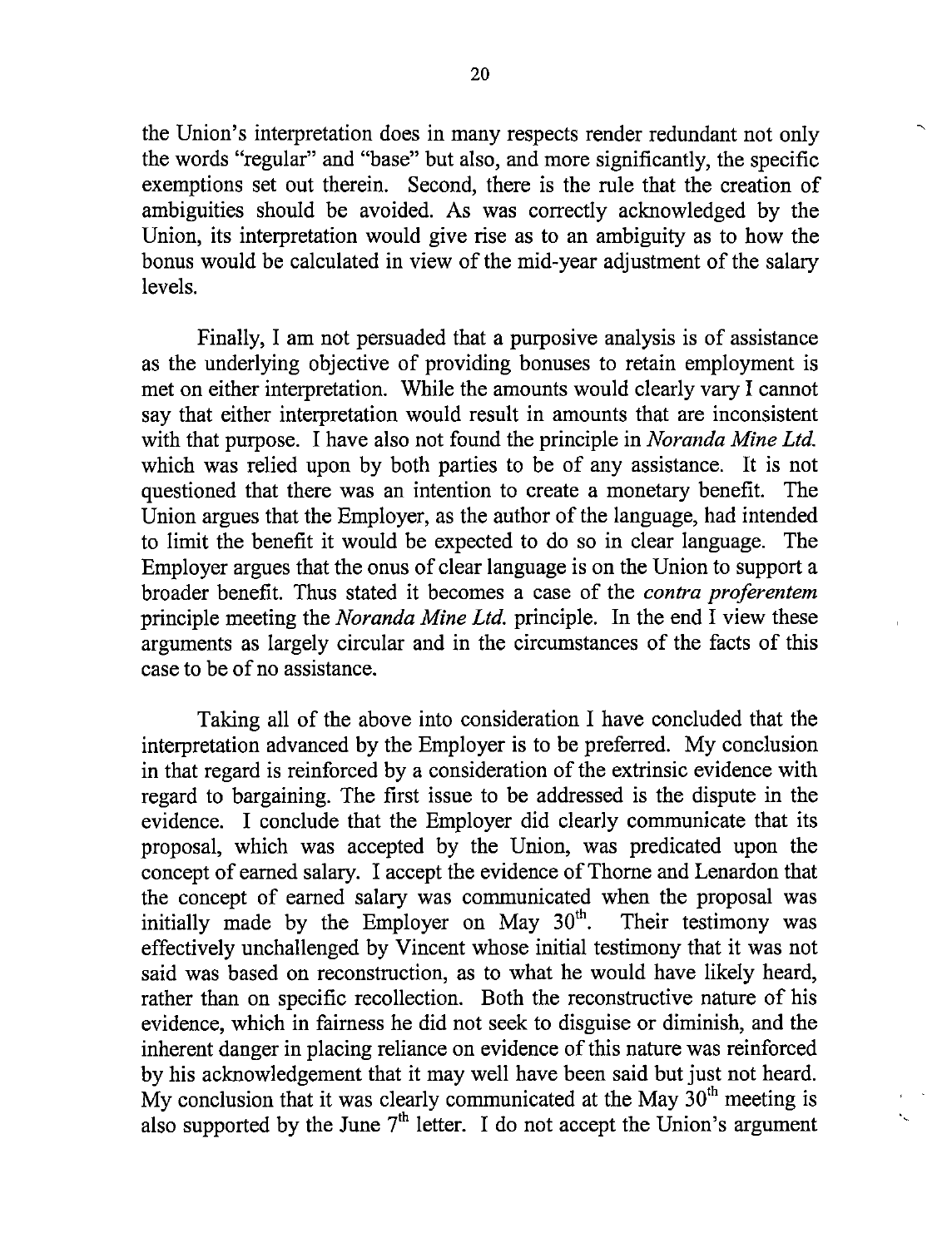that the letter is not on its face reflective of what had been proposed on May  $30<sup>th</sup>$ . While I agree that the letter says that the terms included are only "essentially the same" as what had been proposed the portion of the letter dealing with the Retention Bonus is specific as to being "as set out in our last offer" and makes clear reference to earned salary. This letter written within a short time period after the May  $30<sup>th</sup>$  meeting and apparently unchallenged in this regard is, in my view, corroborative of the matter having been addressed at that meeting.

I also view the letter of June  $7<sup>th</sup>$  to itself form part of the bargaining history and as evidence of the clear communication of 'regular base salary' being earned. In my opinion, the notion that only what takes place in formal bargaining sessions may form part of the bargaining history is too narrow and artificial of an approach and does not reflect the realities of collective bargaining in general and the bargaining between these parties in particular. With regard to the latter the evidence of Thome that he and Wall regularly communicated between bargaining sessions was unchallenged. I also do not accept the Union's argument that by June  $7<sup>th</sup>$  the deal with respect to the Retention Bonus Plan was, in effect, done and, thus, the letter arrived after the fact. As the Union was painfully aware in the May  $30<sup>th</sup>$  meeting earlier agreements were not binding and were subject to the conclusion of the entire agreement.

Finally, in this regard I note that I received no evidence from Wall, the chief negotiator and spokesperson for the Union and the recipient of the June 7<sup>th</sup> letter, that she was not aware that the concept of earned salary was part of the Employer's proposal.

I turn now to consider the effect of those determinations in the context of the other largely undisputed facts with respect to bargaining. In my opinion, those facts when viewed objectively and from the perspective of a reasonable third party support the conclusion that the mutual intention of the parties was to create an eamings based bonus. The Union faced with two opportunities to respond to the clear position of the Employer did not do so although it sought clarification with respect to another aspect of the bonus plan. The Union argues that the Employer failed to ensure that the Union understood the proposal and agreed with it. With respect there is nothing in the circumstances of this case that suggests that either the Employer knew or : ought to have known that the Union did not fully appreciate what the Employer was proposing. In my view it is not reasonable to infer or